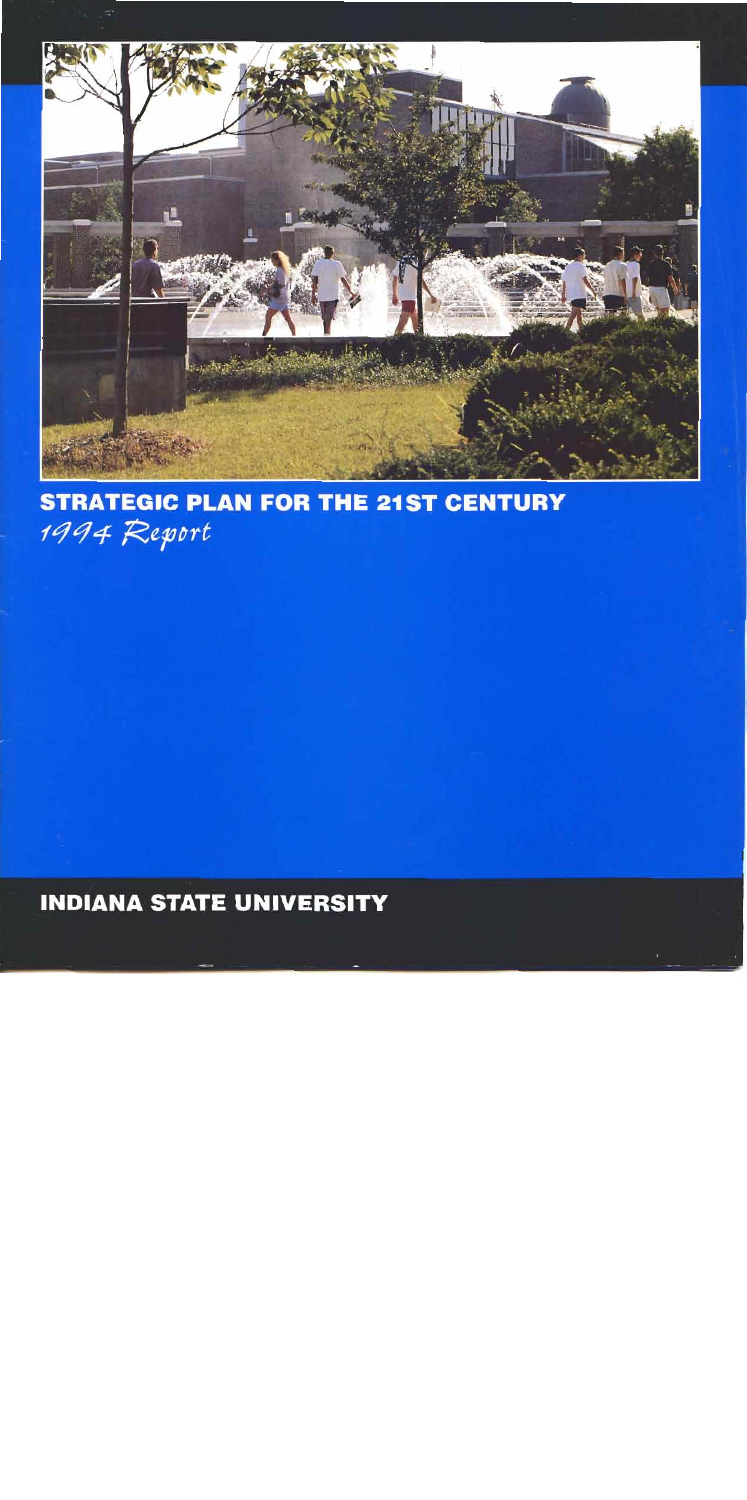# **STRATEGIC PLAN FOR THE 21ST CENTURY**  1994 Report

## **INDIANA STATE UNIVERSITY**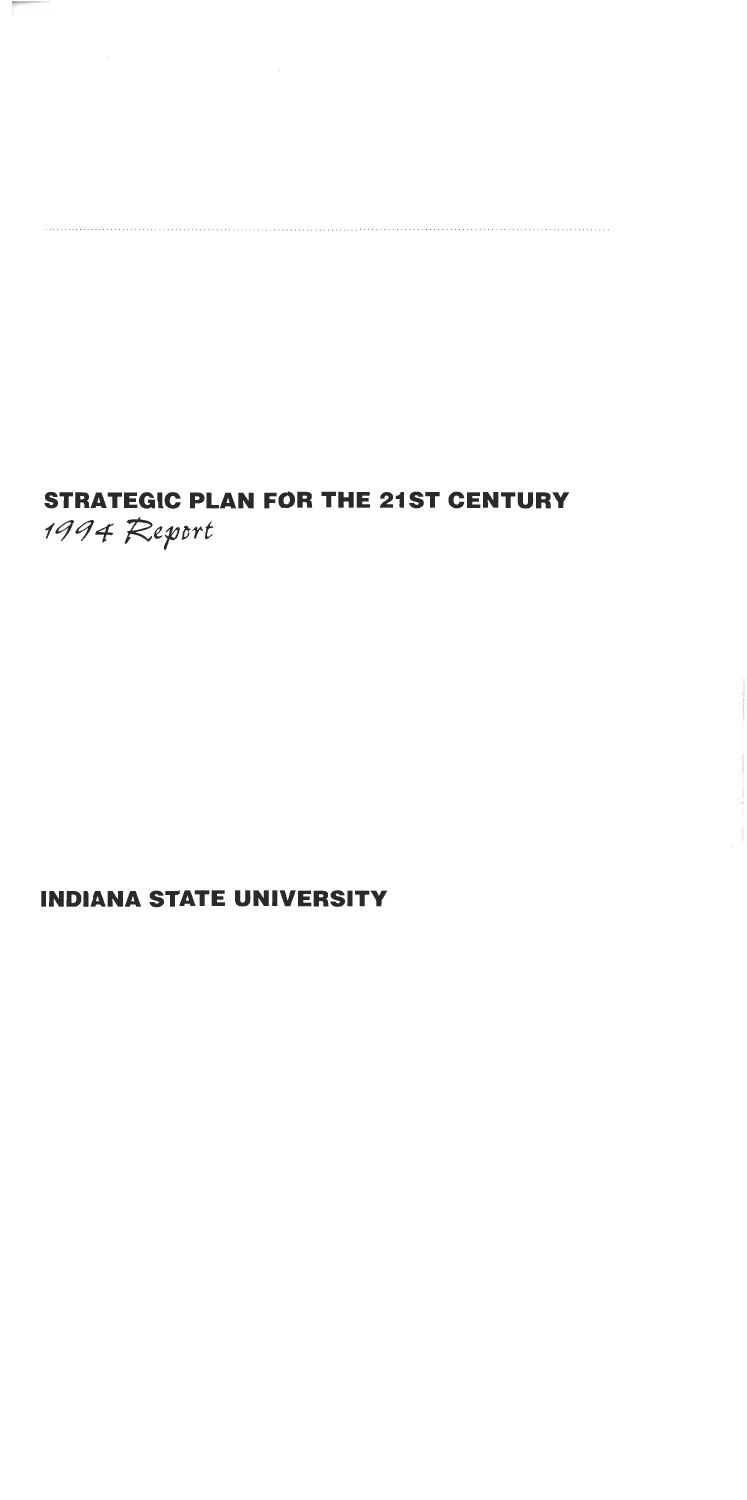## **CONTENTS**

| <b>Part One</b>                                                                                            |  |
|------------------------------------------------------------------------------------------------------------|--|
|                                                                                                            |  |
|                                                                                                            |  |
|                                                                                                            |  |
|                                                                                                            |  |
|                                                                                                            |  |
| <b>Part Two</b>                                                                                            |  |
|                                                                                                            |  |
|                                                                                                            |  |
|                                                                                                            |  |
|                                                                                                            |  |
|                                                                                                            |  |
|                                                                                                            |  |
| The Increasing Expectations for University Assistance in Addressing National, State, and Regional Needs  9 |  |
|                                                                                                            |  |
| <b>Part Three</b>                                                                                          |  |
| <b>Part Four</b>                                                                                           |  |
| <b>Part Five</b>                                                                                           |  |
|                                                                                                            |  |
|                                                                                                            |  |
|                                                                                                            |  |
|                                                                                                            |  |
|                                                                                                            |  |
|                                                                                                            |  |
| <b>Part Six</b>                                                                                            |  |
|                                                                                                            |  |
|                                                                                                            |  |
|                                                                                                            |  |
|                                                                                                            |  |
|                                                                                                            |  |
|                                                                                                            |  |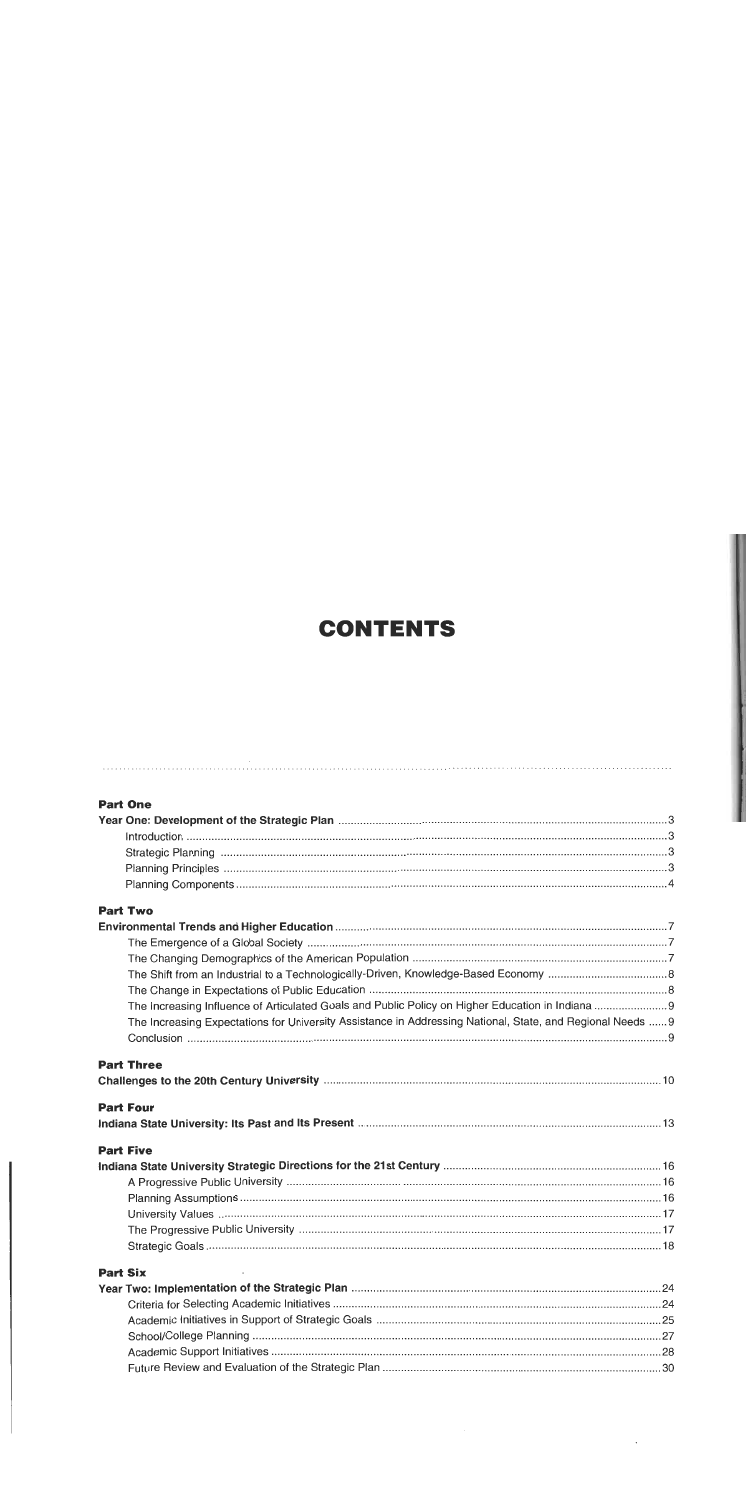#### **PART ONE**

## **YEAR ONE: DEVELOPMENT OF THE STRATEGIC PLAN**

## **INTRODUCTION**

 $\mathcal A$ s Indiana State University has evolved from a normal school into a comprehensive public service university, the environment in which it has functioned also has changed. To respond to this change, it is essential for the University to engage in systematic planning activities. A formal planning process is designed to assist an institution in distinguishing between "doing the right thing" (i.e., establishing strategic directions) and "doing things right" (i.e., implementing facilitating initiatives and organizational change). The process helps to anticipate the future more effectively and to identify the opportunities, demands, and constraints placed upon the University by the various constituencies it serves. By engaging in the planning process, Indiana State intends to effectively clarify its role and purpose, identify central goals and objectives, establish priorities, initiate new programs, and make decisions about the allocation of resources.

## **STRATEGIC PLANNING**

 $\overline{Z}$  he term "strategic planning" frequently includes a wide range of planning concepts. For this report, however, strategic planning has limited meaning and focus to differentiate it from other activities referred to as operational planning or resource allocation. Strategic planning is the process by which lndiana State University will address major strategic issues and decisions that shape its longterm development and that identify significant relationships with thevarious external constituent groups it serves and their representatives.

### **PLANNING PRINCIPLES**

 $\mathcal{L}$  everal principles have quided the planning process. In order to be effective, the plan must be broader in scope than a simple compilation of the plans of individual units of the institution. The strategic goals and initiatives must be achievable within a realistic time frame. In an era of diminishing public funding, resource allocation and reallocation must encourage efficiencies and economies which produce both short- and long-term financial advantage to the University. Competitive and marketable advantages must reflect the strengths and distinctiveness of the institution. In addition, results of the plan must be measurable and regularly reported to the University community and to public agencies and the citizens of the state.

For an institution to realize its greatest potential, planning must become an integral part of its management culture. Line administrators must assume primary responsibility for planning activities in their respective units. Consistent with existing University administrative and governance structures, vice presidents, deans, department chairpersons, and representatives of all campus constituencies will play essential, campus-wide roles in the development and implementation of the plan. Faculty, students, staff, alumni, and institutional supporters will contribute diverse ideas, values, and interests. Widespread dissemination of the completed plan and extensive discussion of it in avariety of forms will promote avital dialogue which will expand and enhance its support. Planning also will be incorporated in routine University operation, influencing personnel, performance, and budget decisions. Pro-active leadership, consensus building, and broad-based ownership are vital elements in successful strategic planning.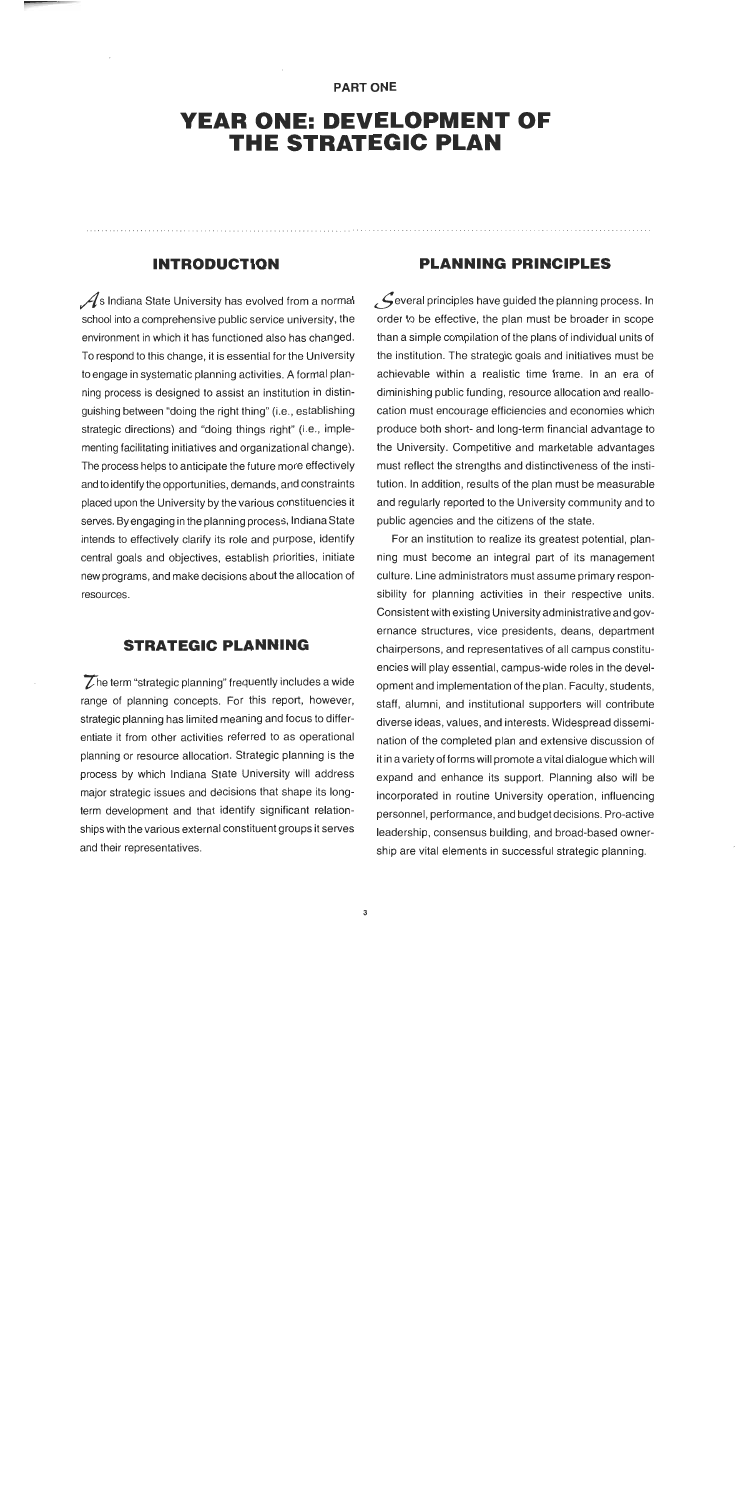## **PLANNING COMPONENTS**

 $\mathcal A$ t a public university such as Indiana State, the Board of Trustees has the responsibility for ensuring that planning is a continuous process which results in an acceptable institutional plan of action. Directed by the trustees to prepare such a plan, the President assumes primary responsibility for its preparation, its review by the trustees, and its implementation.

President John Moore brought to lndiana State University significant experience with higher education planning. In the months before his arrival on campus in the summer of 1992, he invited key faculty members, administrators, and staff to share their views of the relative strengths and distinctiveness of the University. Upon assuming office, he set in motion a planning process which has produced this report.

The President began the planning process by establishing the President's Planning and Resources Council (PPARC) as an advisory body on the University's strategic and operational planning processes. Members include the President of the University (chair), the Provost and Vice President for Academic Affairs (vice chair), the vice presidents, the Chair of the Faculty Senate, the Chair of the Curriculum and Academic Affairs Committee, the Chair of the Administrative Affairs Committee, the Chair or the Graduate Council, the Chair of the Economic Benefits Committee, the President of the Student Government Association, and the Chair of the Office Personnel Council. The Director of Planning and Institutional Analysis serves as staff to the council. The PPARC has had an active role in the series of planning meetings that were held on campus during January and February, 1993.

Subsequently, the President established a Division of University Planning and Institutional Analysis in the Office of the Vice President for Planning and Budgets to provide staff support for the planning process, conduct relevant analytical studies, format data, and assist with the conduct of the planning process in general.

To introduce the planning process, the President held a Strategic Planning Conference on January 16, 1993, in which more than 75 individuals representing faculty government, school and college academic administration,

students, alumni, community leaders, and elected officials participated. The Commissioner of the lndiana Commission for Higher Education was also in attendance. Conference participants were presented materials which contained demographic, political, economic, and comparative data about or related to the University; identified significant societal trends and needs which the University should consider in the planning process; suggested strategic directions for the institution based on its strengths and societal needs; and described what they wished the University to be known and admired for. A number of the strategic goals and academic initiatives which appear in a later section of this report emerged from this day-long conference.

Three additional planning forums held in February 1993 included a wider representation of campus constituencies in discussions of important environmental and institutional factors central to the identification of long-term strategic goals. Activities similar to those of the planning conference were utilized by the planning forums to elicit ideas and suggestions. During the same period, the Schools, the College, and all administrative units were asked to develop strategic plans appropriate to their needs and governance systems and present the plans to the President in early March.

The first draft of the report was distributed to the campus in April for analysis and recommendations, many of which were incorporated in a second draft presented to the Board of Trustees for discussion and distributed to the campus in July. During the fall, 1993 semester, the President discussed the second draft with the Alumni Council, senior university administrators, the Office Personnel Council; some 50 community leaders of West Central Indiana; the lndiana Commission for Higher Education; the ISU Foundation Executive Committee; leaders of student government; PPARC; and academic department chairpersons, deans, and the Faculty Senate Executive Committee in an academic summit. Many of the comments and suggestions on the second draft which came out of these meetings have been incorporated in this 1994 strategic planning report.

This report is organized into six parts. Part One is an overview of the development of the plan during Year One.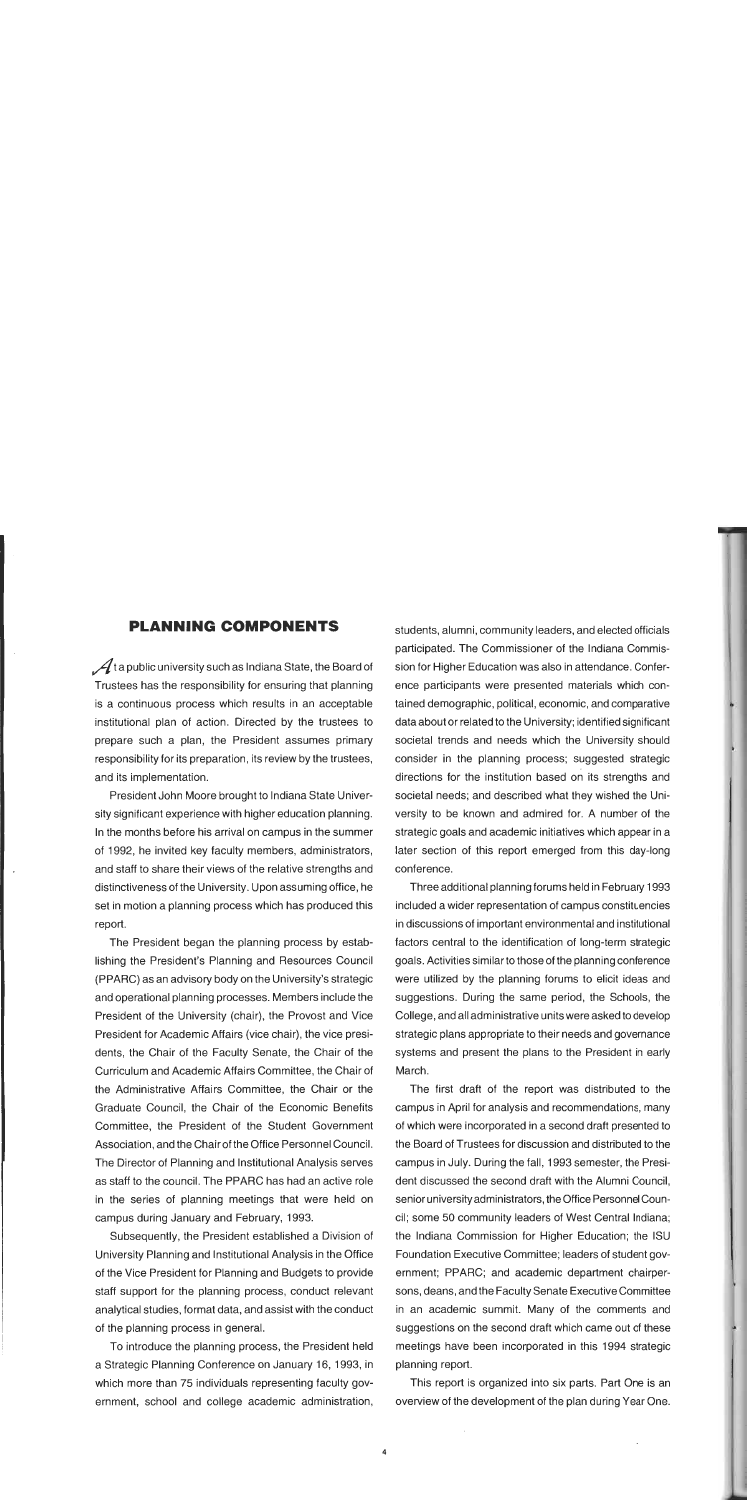Part Two is a discussion of important and environmental trends which may affect the higher education community. These international, national, state, and regional trends play a role in the creation of significant societal needs to which lndiana State University can respond.

Part Three summarizes the challenges which have faced the nation's universities during the past half century. Expected to respond in creative and appropriate ways to the needs of society, public universities have embarked on a path that has led to dramatic increases in enrollments and generated high expectations for economic, social, and scientific research.

Part Four outlines how lndiana State has responded to these societal expectations and presents a context for understanding how it is positioned to respond to new challenges as a "progressive public university."

Part Five presents strategic goals which rest upon defined planning assumptions, established institutional values, and strategic decision criteria. The strategic goals are:

Enhancement of Undergraduate Education. ISU will be a "benchmark university" that is known and admired for its teaching excellence and as an exemplar, a national model for the distinctiveness and quality of its undergraduate educational experience.

Extension of Advanced Knowledge. ISU will be a distinguished institution for graduate study by carefully selecting advanced program offerings that respond to demonstrated societal needs, are innovative in approach, and reflect a commitment to excellence.

• Service to New Clienteles. ISU will be recognized as an "opportunity university" that brings education to new life-time learning clienteles both on and off campus.

Expansion of Knowledge. ISU will be recognized for the value it places on scholarship and for the support it gives to faculty and students in the pursuit of new knowledge.

Transfer of Knowledge and Expertise to Society. ISU will be nationally known among progressive public universities for its contributions through the development of "public service partnerships" with a particular focus on the quality of life in Indiana.

Enhancement and Advocacy of Multicultural and International Values. ISU will be recognized for its commitment to equal educational opportunity, its ethnic and cultural diversity, and its international perspective.

Promotion of an Interdisciplinary Culture. ISU will be a national model for interdisciplinary instruction, research, and public service.

Enhancement of intellectual and creative expression in West Central Indiana. ISU will be known for fostering intellectual and creative activities within the University and in partnership with the larger community.

Accompanying each of these directions are implementation strategies which can enhance the University's comparative and competitive advantages.

Part Six describes the process for implementation of the plan during Year Two. It summarizes the criteria for establishing priorities among the many proposals in response to the strategic goals. It identifies the following fourteen academic and support initiatives which the Provost, the deans, and the vice presidents have responsibility to develop or implement in 1994:

• Revision of University Statements of Mission and Vision: President and Provost

Development of the Academic Master Plan: Provost

Enrollment Planning and Management: Provost

Enhancement of Undergraduate Education: Provost

Faculty and Staff Development: Provost

- Academic Resources Development: Provost
- Assessment of lnstitutional Effectiveness: Provost and Vice President for Planning and Budgets

Consolidation of Campus Computing and Information Services: Provost

• Revision of School/College Strategic Plans: deans and Provost

• Institutional Marketing and Image Promotion: Vice President for University Advancement

• Institutional Resource Development: Vice Presidents for Business Affairs, University Advancement, and Planning and Budgets

Student Life and Residential Life Plan: Vice President for Student Affairs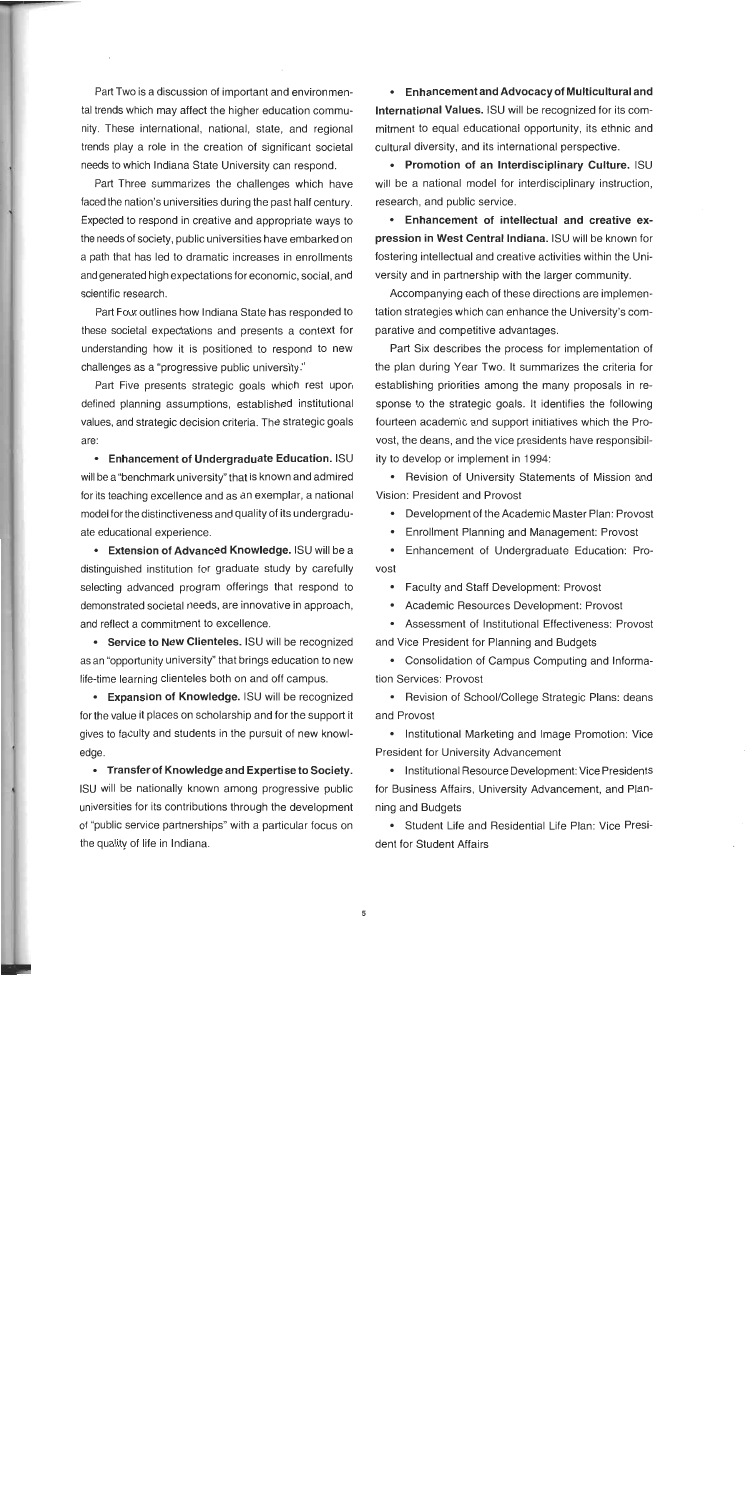Facilities Master Plan Revision: Vice President for Business Affairs

• Improvement of the Effectiveness and Efficiency of University Operations: Vice President for Business Affairs

Part Six also relates the strategic planning process to the development of the biennial budget requests and establishes the timelines for biennial review and evaluation of the strategic plan during even-numbered years.

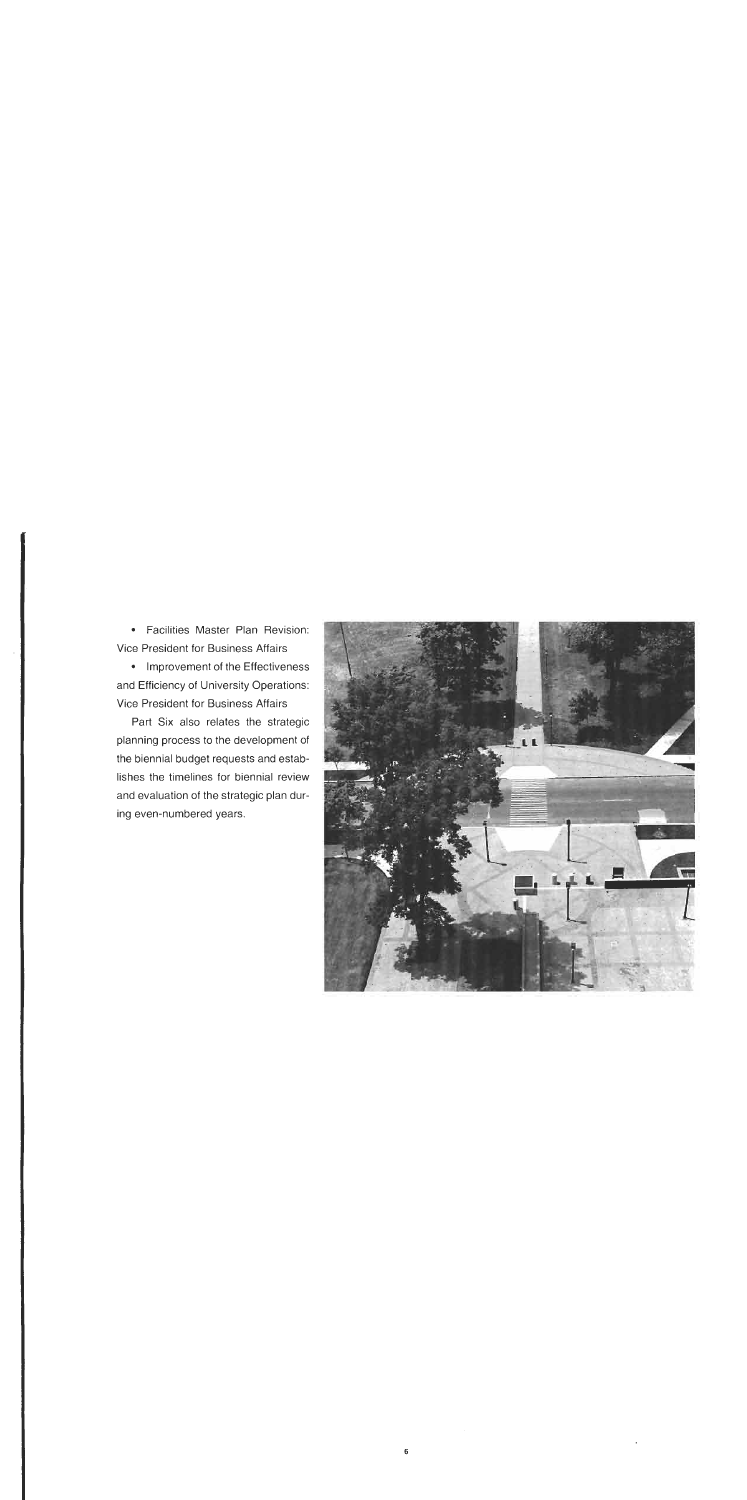### **PART TWO**

## **ENVIRONMENTAL TRENDS AND HIGHER EDUCATION**

 $\mathcal S$ trategic planning rests upon analysis of the points of interaction between the University and the external environments in which it functions. Such planning must take into account changing global, national, and state trends; societal needs; public policy decisions; the plans of other universities in the state and region; and institutional strengths and weaknesses. An understanding of environmental conditions provides a realistic context for the formulation of internal goals and strategies.

Identifying the trends which will affect higher education in the 21st century is a task which challenges university leaders and public policy makers. Societal change has become so rapid that what seems inevitable today is sometimes eclipsed by unforeseen developments tomorrow. Political instability, economic fluctuation, environmental crises, technological innovation, demographicshifts, new threats to public health, and the steady expansion of knowledge offer challenges to those who seek to anticipate and prepare for the needs of society. As a result, caution is prudent in forecasting the future, and care should be taken to avoid overemphasizing present customs and practices. Nonetheless, understanding the nature and implications of current trends is essential to those who have the responsibility of addressing the needs of society. Elected public officialsand university leaders alike are obliged to examine the present and plan for the future and to work to incorporate in their institutions the values of adaptability and flexibility as well as appreciation of tradition and stability.

Among the many identifiable trends which will influence the nation and higher education in the coming decade, the following seem most significant for strategic planning at Indiana State University:

#### The Emergence of a Global Society

Population growth in the next generation will occur primarily in the developing nationsof Africa, Asia, and Latin America. The population of the United States will grow more slowly and constitute a smaller percentage of the world's total. The internationalizing of technology and the work force is accelerating as markets become increasingly global and advances in communication erode national and cultural boundaries. The impact of population growth, increasing demands for natural resources, rising standards of living, and an expanding industrial technology will present ever-greater challenges to the world environment. American involvement in global politics and economic development will demand greater understanding of other cultures. American higher education also will attract an increasing number of students from nations around the world seeking knowledge, skills, and training.

For Indiana State University, these trends suggest that the undergraduate curriculum must incorporate an understanding of global economies, politics, environment, and cultures; that students must gain an appreciation of cultural diversity and of the changing relationship of the United States with other nations; and that the campus environment will reflect the influence of greater numbers of students from other nations seeking degrees. In short, the University's graduates must be prepared to live in a global society and work in a global economy.

## The Changing Demographics of the American Population

Although the national birthrate will not increase in the foreseeable future, the makeup of the population will continue to change. African-Americans will constitute a larger percentage of the American people, and Hispanics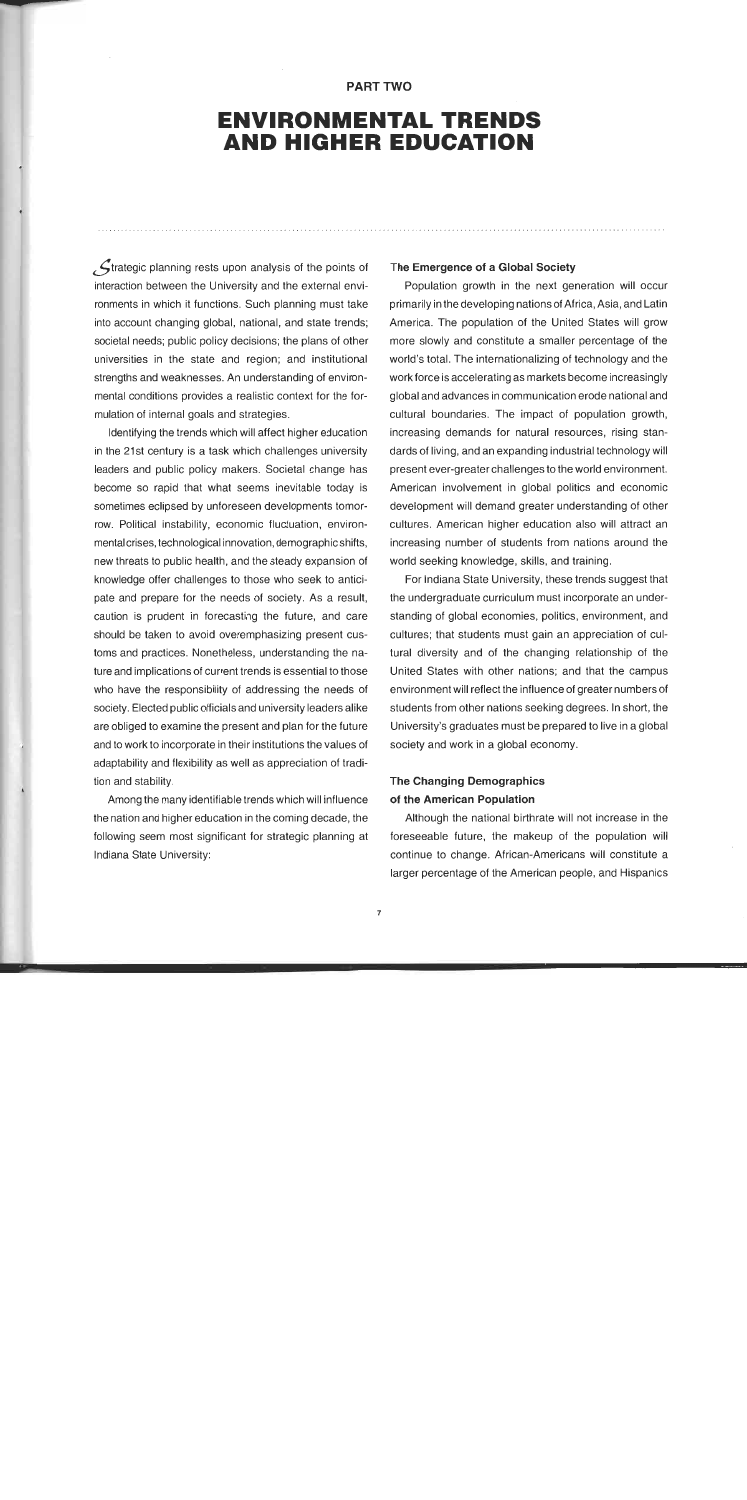will become the largest ethnic group in the nation within the next two decades. The average age of the population will continue to rise. Dual-career and single-parent families will become the norm. The number of women in the work force will steadily increase.

These national demographic patterns will be evident in Indiana, but the rate of change will be more moderate. The birthrate in the state is expected to be lower than the national rate, the percentage of citizens above the age of 65 will be higher, ethnic diversification will occur more slowly, and the number of dual-career and single-parent families will increase but more slowly than they will nationally. The population of West Central lndiana is not likely to experience growth and so will decline to less than its current 10 percent of the state's population.

The implications of these trends for society and public policy must be incorporated into the University curriculum and will mandate expanded efforts to recruit an increasingly diverse student body, faculty, and staff to reflect more closely the educational needs of the nation. To increase enrollment, the University will have to attract more Hoosier students who reside beyond a 50-mile radius of Terre Haute.

## The Shift from an Industrial to a Technologically Driven, Knowledge-Based Economy

The nature of work is changing in America, with manufacturing jobs experiencing limited growth; with high-skill, service, and government jobs increasing; and with life-long learning becoming an expectation of all workers. International competition, sophisticated technology, and the pressure to increase productivity will demand new organizational structures and management techniques.

In Indiana, a greater dependence on manufacturing and agriculture than is the case nationally will require more substantial restructuring of the economy. Hoosier per capita income and the accompanying generation of tax revenue, both below the national average, will have to improve. This will most likely be accomplished through the creation of additional high-skill industry as well as service and retail businesses. Levels of educational attainment, low in national comparisons, will have to increase to prepare citizens for new kinds of employment to raise per capita income.

The University's curriculum must remain current with changing employment needs in the nation and the state. Many citizens who entered the work force directly from high school now will be entering post-secondary education, and more future high school graduates will continue their education. As a result, the number of first-generation college students enrolling in the University will increase. The expertness which will shape economic development in the future will largely be developed on the campuses of lndiana State University and public institutions like it.

#### The Change in Expectations of Public Education

The rising high school drop-out rate in the nation and the state will continue to contribute to high unemployment rates unless high school graduation rates improve. The high rate of functional illiteracy of high school graduates will produce a societal insistence upon improvement of public school graduates' language, mathematics, communication, and reading skills. The growing diversity of the nation's population will require significant changes in teaching and learning strategies throughout the public schools. Responding to the impact on children of changes in the makeup and roles of families will become a growing responsibility of the schools. Preparation of teachers for the public schools will be tied to expectations of greater accountability for student success.

In response to these trends, lndiana State University must give ongoing assessment to admissions criteria for recent high school graduates as well as those who seek to continue their education after a period of employment. Faculty consideration of alternative teaching and learning strategies will be essential as the student population comes to reflect changes occurring in the population generally. Support services and institutional procedures appropriate to new student populations will need to be developed and evaluated. The partnership between the School of Education and public schools in West Central lndiana will work toward the professional development of public school teachers and the development of strategies to assist public schools to respond to the changing expectations of society.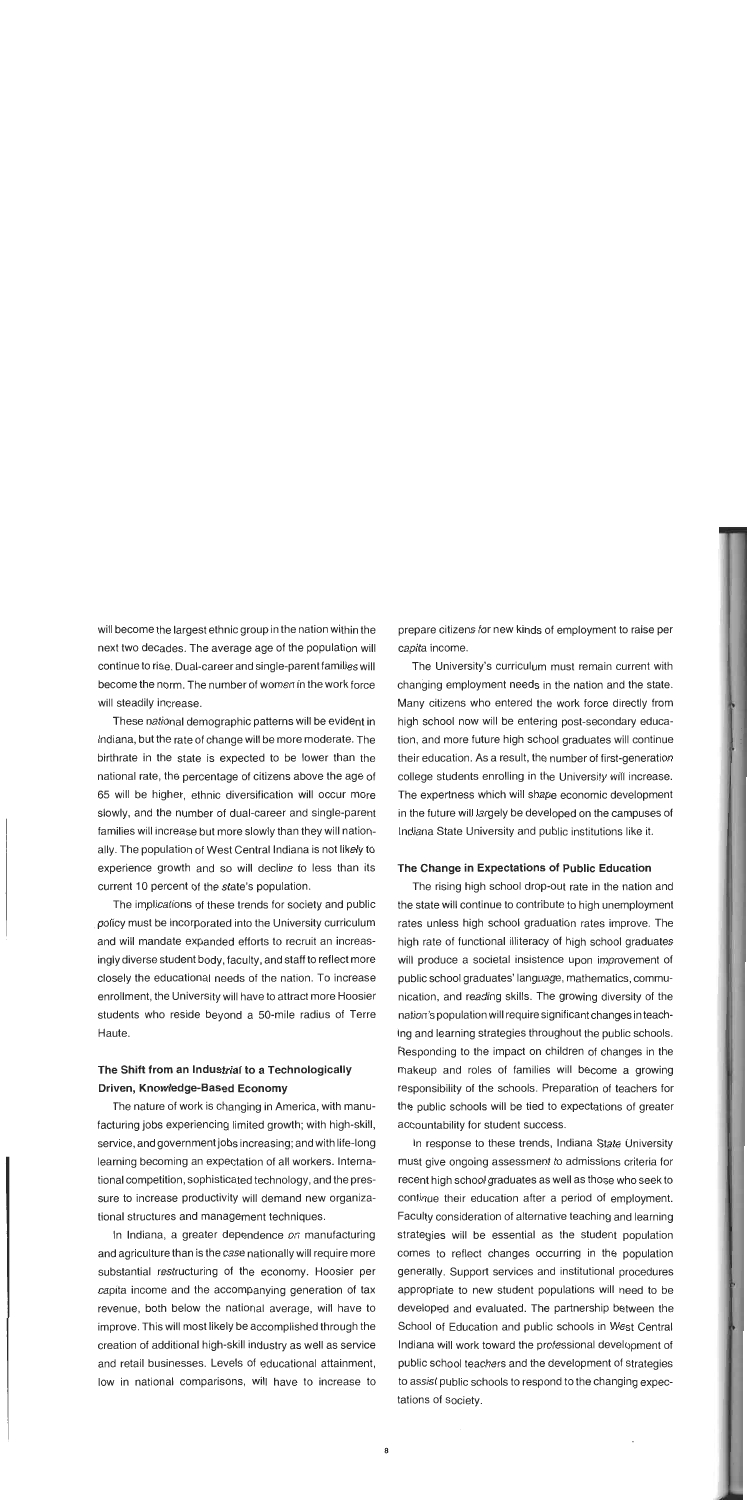## **The** lncreasing Influence of Articulated Goals **and** Public Policy on Higher Education in lndiana

The State of lndiana has fewer citizens with college experience than all but two other states and fewer collegeeducated adults than the national average. Rates of participation in post-secondary education have increased in the last five years even with a decrease in the size of high school graduating classes in that period, but progress toward the national average has been slow.

The percentage of the state budget spent on higher education ranks in the upper half of the states, but the expenditure per capita on higher education ranks in the lower half. State revenues spent per student have declined in real dollars since 1975; student tuition rates have increased in real dollars during that time. Revenues available to meet public needs in the state are projected to remain level or increase slightly for the foreseeable future, and competing demands for governmental services will limit the state's ability to increase resources significantly for higher education.

The lndiana General Assembly and the Commission for Higher Education have articulated a series of statewide goals for public higher education which will guide state funding and university priorities through the remainder of this decade. Those goals include: increasing the participation of Hoosiers in post-secondary education; increasing minority student access to post-secondary education; improving rates of retention, progression, and degree completion among college students; linking state funding increases primarily to enrollment growth; expanding the delivery of degree programs statewide by means of distance education; imposing restraints on the cost of college education to students through limits on tuition increases and greater support of student financial aid; placing controls over the rising state debt incurred from new building construction and earmarking capital funds to maintain the state's investment in existing buildings; increasing emphasis on faculty productivity, evaluation of student performance, and cost effectiveness in university operations; and, in general, enlarging higher education's level of accountability.

As a public institution in the state of Indiana, lndiana State University will be required to address the statewide

goals set for higher education, to operate within the budget restraints set by the state, and to respond effectively to inquiries about its achievements, its policies, and its operation. Few aspects of the University can be expected to be exempt from external examination in the decade ahead.

### The lncreasing Expectationsfor University Assistance in Addressing National, State, and Regional Needs

American society has come increasingly to depend upon universities and their faculties for the development and application of knowledge. Progress in improving health care, prolonging life, reducing poverty, combating ills in urban and rural communities, ameliorating racial and cultural conflict, restoring the balance between human needs and environmental stability, elevating the quality of life, and meeting other societal needs will be possible only with the direct and continuing involvement of universities with society at large. University research and service are resources the nation must continue to cultivate and support during the next century.

Although the state's attention in recent years has been more on the University's role in economic development and the issue of student access to undergraduate programs, lndiana State will have increased opportunities to apply the faculty's expertise to regional, state, and national needs. Continuing development of that expertise, successful recruitment of well-qualified faculty in the years ahead, and expanded efforts to secure external funding through grants, contracts, and gifts will be essential responses to meeting these societal expectations.

#### Conclusion

Societal change is inevitable, and lndiana State University must evolve in response to that change. State resources will be constrained, and competition for those resources among universities, as well as between universities and other social agencies, will be intense. Public expectations of accountability will require universities to be more forthcoming in explaining what they do and how well they do it. In addition, cost effectiveness within the institution will be expected to generate resources to do more for society with limited additional support.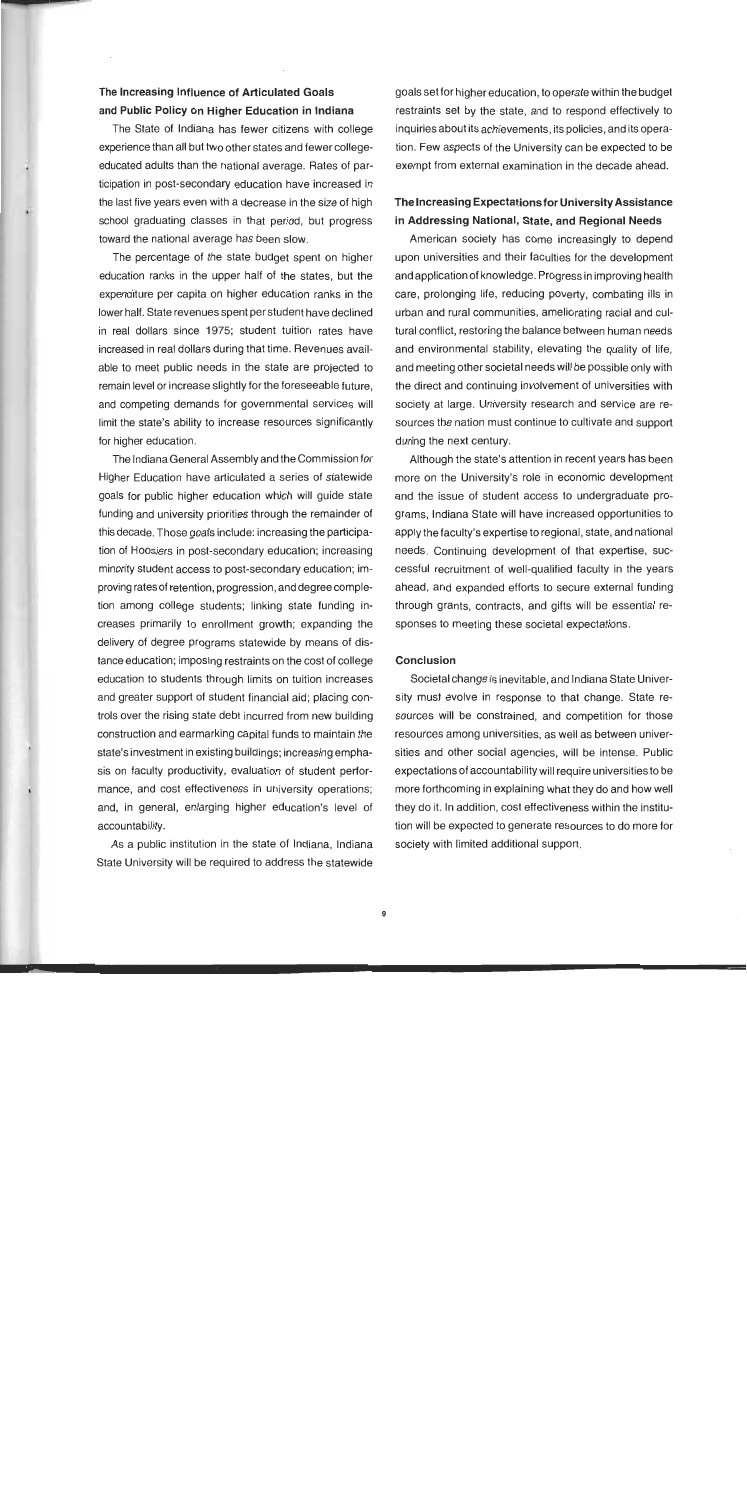### **PART THREE**

## **CHALLENGES TO THE 20TH CENTURY UNIVERSITY**

 $\overline{Z}$  he state university of the 20th century, especially since the end of the Second World War, has been charged by society with performing several distinct functions, not all of which have been readily compatible. It has been expected to educate ever-increasing numbers of students, initially those who continued on to baccalaureate programs directly from high school and, more recently, those who entered the work force after high school and later resumed their education as adults on a full- or part-time basis as well. The justification for expanding access to post-secondary education has largely centered on preparation for employment, which has given the baccalaureate and graduate degrees alike an increasingly vocational orientation.

The state university also has responded remarkably well to societal expectations for the expansion of knowledge through scholarship and published research. Through state funding of the state university budget, student tuition, federal and state financial aid, and public and private funding of research, society has contracted not only for the extension of the frontiers of knowledge through basic research but also for the aggregation, synthesis, and interpretation of knowledge for dissemination to the society. Public and private institutions and organizations alike have come to rely upon the generation of knowledge by university faculty.

A third societal expectation of the state university has been the contribution by faculty of their expertise to the improvement of society. Through grants, contracts, formal and informal agreements, professional consultation, technical assistance, conferences, workshops, and seminars, the state university has provided an ever-widening array of service to the external community. The reform of public education; the transfer of technology to production and communication; the sharing of laboratory research with

health providers, pharmaceutical companies, government agencies, manufacturers, and public interest groups; the application of new insights into human behavior to psychological practice, social analysis, and government policy; the infusion of creative expression in arts and letters throughout the culture; the challenges to thought and practice of cross-cultural analysis; and the impact on public policy of studies of poverty, racism, criminal behavior, and violence are only a few examples of the interaction between state university faculty and society at large.

The contract which society has had with the state university has been clear although not always explicit: in exchange for substantial public funding and the freedom to develop and disseminate knowledge, the state university educates students to be productive citizens and make the knowledge and expertise of its faculty available and accessible. In recent years, however, that contract has come under increasing scrutiny, in part because of its cost but also because of dissatisfaction with the state university's performance. The resulting challenge has brought into public view the tensions that its multiple expectations have created for the state university.

Commitment to expanding student access to postsecondary education has altered both the environment of the university and the character of undergraduate education. The mid-century's large institution of 10,000 undergraduates has become the mega-university of 30,000 or more four decades later. The relatively homogeneous student body of college-prepared, predominantly white, upper-middle class men and women intending to enter business and the professions has evolved toward a microcosm of the society generally, with a dramatic rise in firstgeneration college students who are more ethnically and culturally diverse and less prepared for the college expe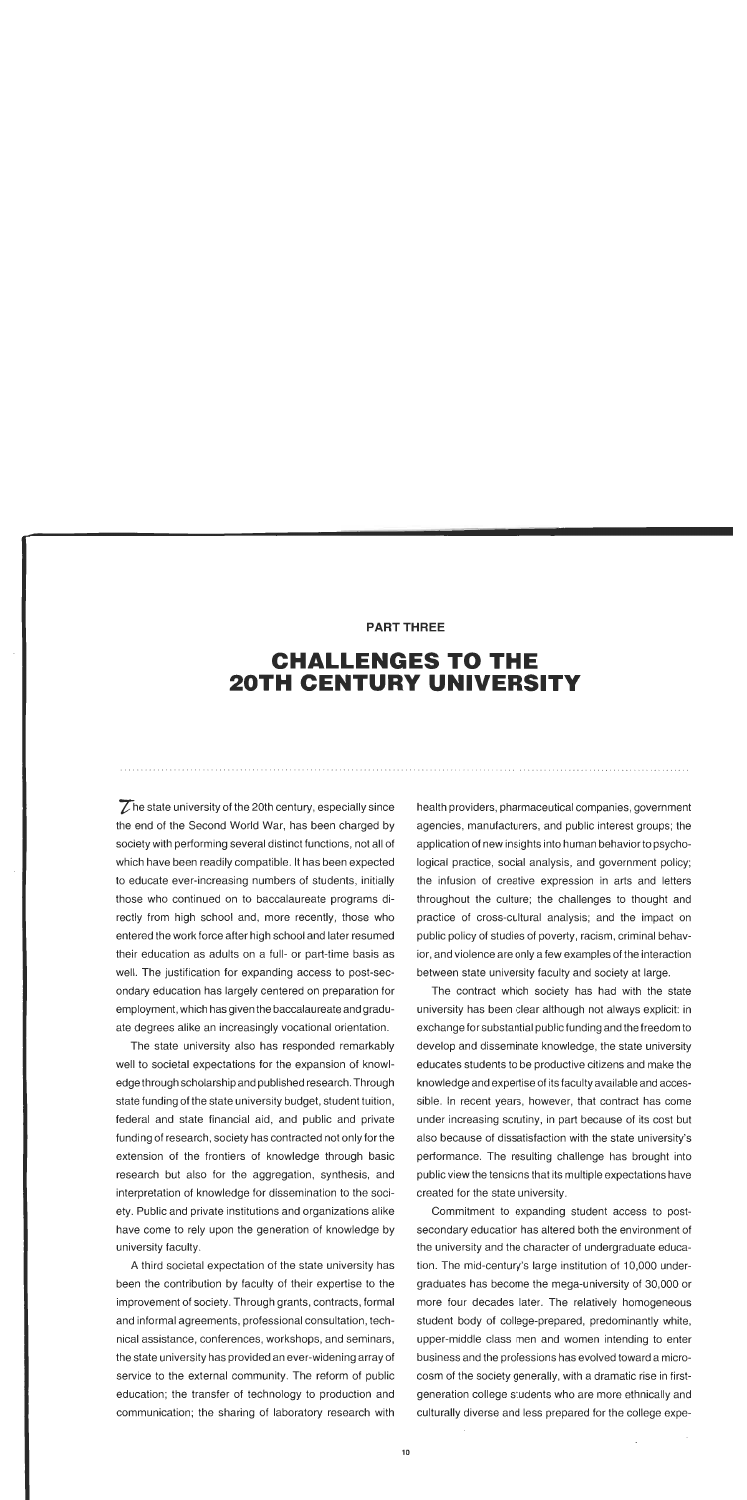rience and who range more widely in terms of age, expectation, commitment, and career goals.

To accommodate this growth, the state university expanded class size, added degree programs, enlarged campus facilities, employed more professional staff, and placed greater responsibility for under-class instruction on part-time faculty and graduate students. Although the total cost of such expansion increased significantly, the perstudent cost declined and the efficiencies thus effected helped to support the expansion of other functions expected of the university. One result of this accommodation to growth was the application of principles of mass production to undergraduate education. This, in turn, led to a rise in student dissatisfaction with the educational experience and public doubt about the quality of its graduate. The proliferation of degree programs, the emphasis on preparation for work, the increase in specialization, and the deemphasis of liberal education have increased disenchantment within and without the academy with the direction of the undergraduate experience.

The state university's commitment to research, although a direct response to public policy and public funding, began to have significant impact on the allocation of university resources and of time and effort of its faculty. Some types of research received direct funding from the state, federal agencies, or private foundations and organizations and thus did not necessarily require extensive university support, but the faculty's commitment to such projects often led to a reduction of their involvement in



instruction. Other research was undertaken in preparation for later external funding or at faculty and university expense because external resources were unavailable to support it. As research became an integral part of faculty professional activity, reappointment, tenure, and promotion often were tied to research productivity. In short, research productivity was woven into the fabric of university culture. The more productive the faculty became and the more important its research came to be to society, the more significant the research effort came to be in terms of institutional commitment. Success, then, was measurable, and societal benefit tangible. This situation, however, served to create a certain tension between this expectation and instructional responsibilities, especially given the increasing demands in the latter area caused burgeoning student enrollments. Within this context, research and teaching were often portrayed, within the academy and without, not as complementary and mutually supportive but as competitive and exclusive. In recent years, dissatisfaction with undergraduate education has often been tied to what is perceived as the distracting and disruptive influence of the very research which society has demanded and funded.

The dissemination of faculty research and expertise to segments of society that could benefit directly from them also produced dissatisfaction with the university. Some of that dissatisfaction was similar to criticisms directed at faculty research: consulting off-campus took faculty away from their instructional tasks and gave economic incen-

> tives to consider on-campus responsibilities as secondary in their priorities. With the knowledge explosion of the second half of this century and the resultant increase in academic specialization and the splintering of disciplines into an ever-growing number of subdisciplines came questions regarding the adequacy of faculty service to meet certain expressed societal needs. As academic departments and specialized programs within departments divided and subdivided knowledge to better understand and expand it, communication among specialists and across department lines became increasingly difficult.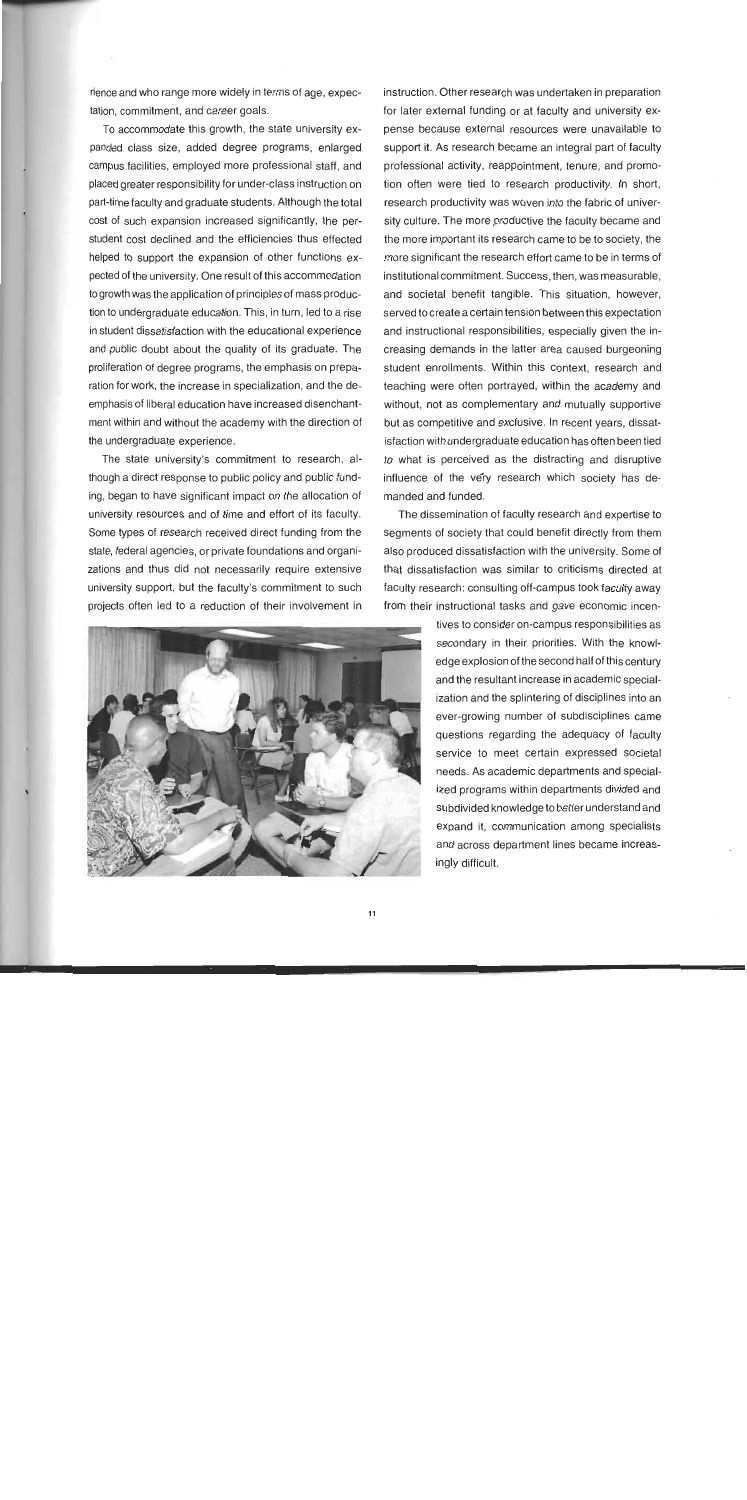Consequently, the dramatic expansion of knowledge that resulted from its fragmentation and compartmentalization began to impede its application to the needs of society. Faculty specialists brought to complex societal problems the perspectives and specialized knowledge of their disciplinesand subdisciplines, but the taskof integrating, synthesizing, and applying knowledge from all relevant disciplines was increasingly beyond the interests or capabilities of these individual specialists. Those social, governmental, and private agencies that wished to utilize the extraordinary expertise resident within the state university to address societal problems or needs found it necessary to themselves integrate the research which the university's discipline-bound experts produced or to adopt the expedient of gathering teams of those experts to undertake collaborative efforts outside the university. In this context, faculty knowledge and expertise seemed to the layman to be precious and arcane and the state university to be increasingly isolated from the real world and public utility. Academic experts, in their adherence to the rigors of their disciplinary training, seemed incapableof or uninterested in upholding the state university's contractual obligation to make their knowledge useful to society.

The stridency of recent public discussion concerning the state university and the accompanying insistence upon greater accountability and assessment of performance, while resting on the premise of the university's contract with society, reflect an absence of understanding and appreciation of the tensions among the several expectations which society has of the university. The state university now must confront the challenge of justifying and explaining its part of the contract, but to do so it must address the existing tensions among its functions, effect resolutions which are acceptable to the academy and society, and adopt strategic goals which reflect institutional and societal priorities.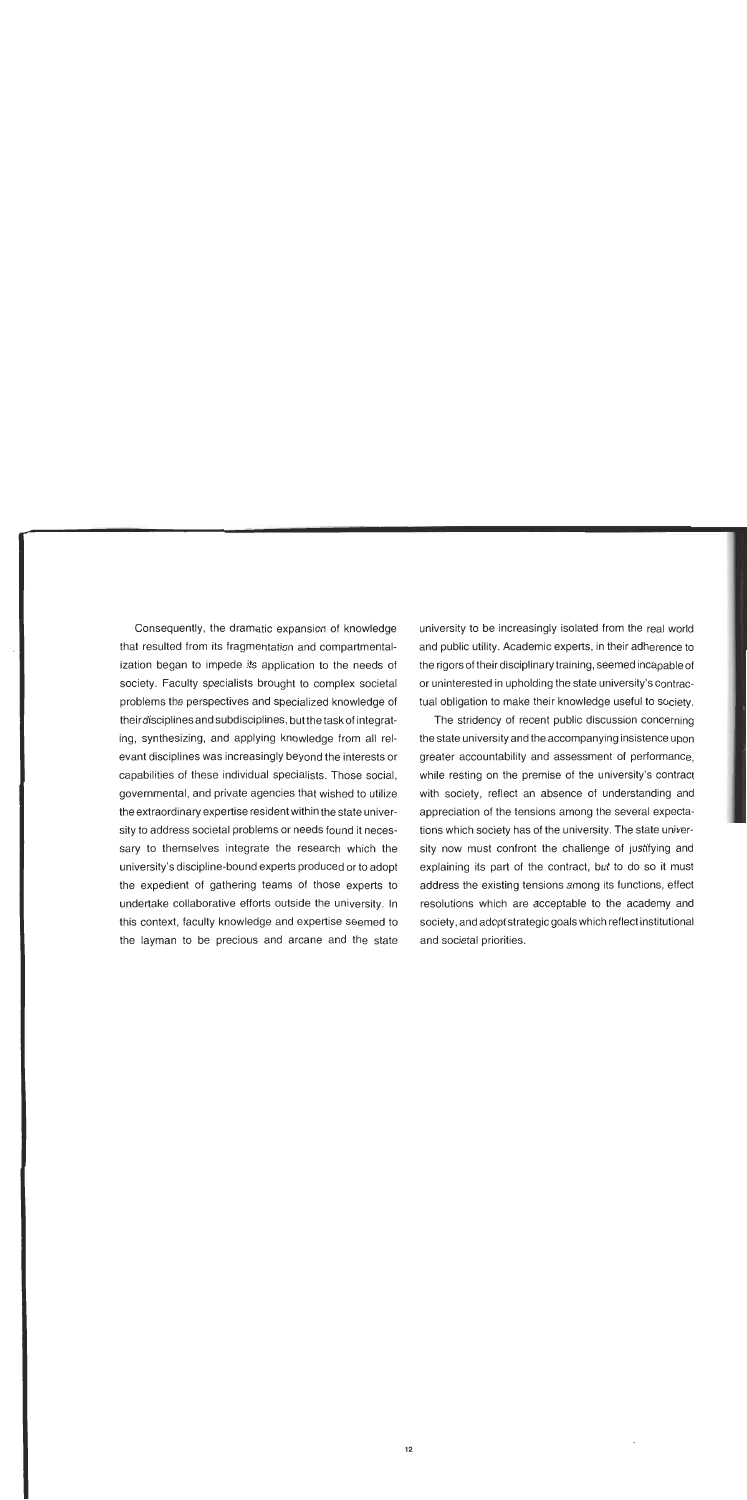#### **PART FOUR**

## **INDIANA STATE UNIVERSITY: ITS PAST AND ITS PRESENT**

 $\overline{Z}$ he societal expectations of the 20th century state university have shaped much of the development of IndianaState University. Since the middle of the century, ISU's enrollment has increased **400** percent. The curriculum has become comprehensive, with dozens of new degree programs at the baccalaureate and master's level and the introduction of doctoral-level study. Expanded scholarship, research, and grant productivity have been consistent with the professional expectations of university faculty. Faculty contributions resulting from their scholarly expertise have had significant impact on social, educational, economic, political, and cultural agencies and institutions throughout the Wabash Valley, the State of Indiana, the Midwest, and the nation.

These responses to societal expectations have produced within lndiana State University some of the tensions and stresses common to the 20th century state university nationwide, but during the past four decades, ISU has resisted several of the pressures which have transformed the state university in that time. Among public institutions in Indiana, lndiana State is well-positioned to respond to the challenges now being presented to higher education.

First of all, lndiana State, despite its substantial growth in enrollment, has continued to give high priority to undergraduate education for an increasingly diverse student population, and its educational philosophy rests upon providing individual attention to the respective academic needs of all of its students. The undergraduate student body is the most distinctive among the residential universities in the state. Many students are first-generation college students whose parents are employed as skilled, semi-skilled, or service workers. More than half of the students rely on some form of financial aid, and two-thirds plan to work during their college years to help meet the cost of their education. A larger percentage of lndiana State undergraduates is housed in University residence halls than at any other public institution in the state, and a substantial percentage lives in the Wabash Valley and commutes to campus as full-time students. Although 86 percent of ISU undergraduates are Hoosiers, a significant cultural diversity exists with students from every county in Indiana, every state in the nation, 73 nations throughout the world, and a higher percentage of African-American students than is present at other public residential universities in Indiana. In the last generation, women students have become the majority, and the number of part-time and older students has gradually increased with the recent delivery of several degree programs through the technology of distance education and the implementation of initial articulation agreements with associate degree institutions.

Admission criteria have changed in the past eight years to ensure that entering students have a better opportunity to be successful. More than two-thirds of entering undergraduates are in the upper half of their graduating high school class. Those in the third quartile of their high school class whose academic record and test scores indicate college potential are given conditional admission and required to participate in a number of academic support activities designed to enhance their chance for success. Those in the bottom quartile are generally denied admission. To ensure the best possible attention to the needs of this student population, the University has configured its classroom, laboratory, and studio environments to emphasize small to medium-sized class enrollments for first-year students as well as upperclassmen. No course section on the campus enrolls as many as 225 students, and average class size for courses in the General Education Program ranges from 22 students in basic studies to 35 in liberal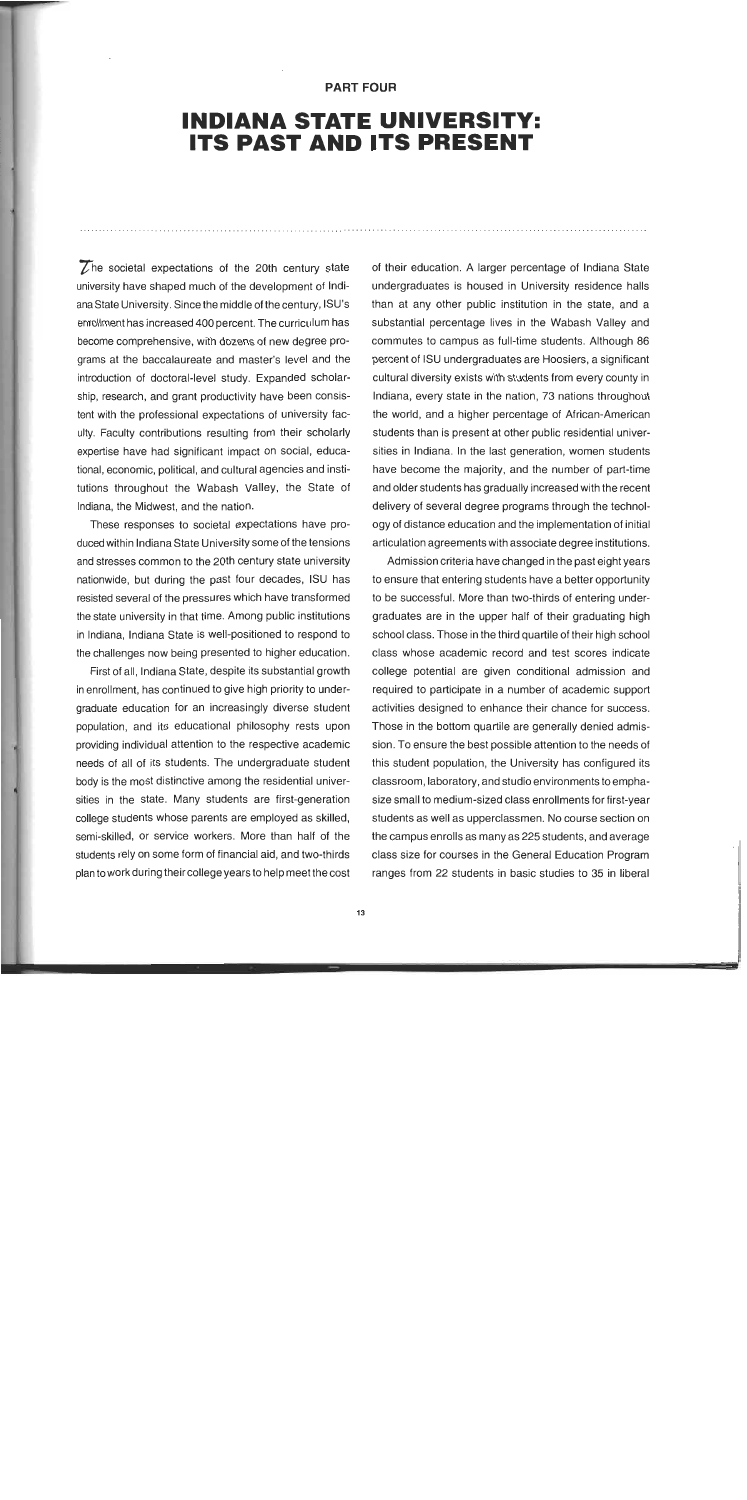studies. Reinforcing this emphasis on personal, quality instruction, the University has maintained a favorable faculty-student ratio; a continuing practice of assigning fulltime, regular faculty to lower- as well as upper-division undergraduate courses; and a resistance to widespread use of graduate students as undergraduate instructors. The compact dimensions of the campus, unique to comprehensive public universities in the state, also reinforce the institution's intimate, attentive, and personalized approach to teaching.

. .

Because a vast majority of ISU's undergraduate students are oriented toward career goals, their choices of degree programs are often shaped by employment opportunities. Yet the University has sustained and strengthened the general education curriculum central to all undergraduate programs. In its requirement of in-depth and broad study in the arts and humanities, the social and behavioral sciences, and the physical and mathematical sciences, General Education is designed to prepare students to assume the duties of responsible citizenship in a free society as well as to form the educational foundation of successful careers. The program also seeks to ensure that students attain acceptable competency levels in the fundamental skills of written communication, oral communication, critical thinking, and computation. In response to rapid enrollment growth and an increase in the number of first-generation college students, minorities, and older, part-time students, lndiana State has remained committed to its long-established philosophy of personalized undergraduate education on a campus of human dimensions rather than adopting the strategies of many other 20th century public universities: sprawling campus environments which rely on large undergraduate classes taught by part-time and graduate student instructors and an increase in admission standards as the primary means to control enrollment.

As a second example of a balanced institutional response to pressures confronting the 20th century state university, lndiana State has linked research to the entire spectrum of university education rather than primarily to graduate education. Faculty in all academic departments of the University, including those involved primarily in undergraduate instruction, regard scholarship as essential to the mastery of their disciplines and the education of their students. Many undergraduates, as a result, have opportunities to become involved with faculty in research or creative projects of the kind that are reserved for graduate students in most large research universities.

The University also has encouraged in many of its academic disciplines an applied as well as a theoretical orientation to scholarship and research. Building upon the University's origins in the preparation of public school teachers, the School of Education has encouraged faculty and students to apply current theories of learning, pedagogy, and school organization toward the facilitation of improving public school education. The School of Technology has directed its attention to the transfer of technology to manufacturing processes and work force development. School of Business faculty have undertaken research on the insurance industry, public finance, information management, and small business development. **A** recent reorganization of the School of Nursing has elevated health promotion to equal status with health restoration and offers new directions in the delivery of health care. Faculty in the School of Health, Physical Education, and Recreation have undertaken research in health promotion and fitness, the prevention and rehabilitation of injuries, and environmental safety. Among the many faculty research interests in the College of Arts and Sciences are projects involving cell products technology and its societal implications, a wide range of environmental issues, gerontology, criminal justice, and ethics.

University faculty have achieved success as well in more traditional forms of scholarship, research, publica-

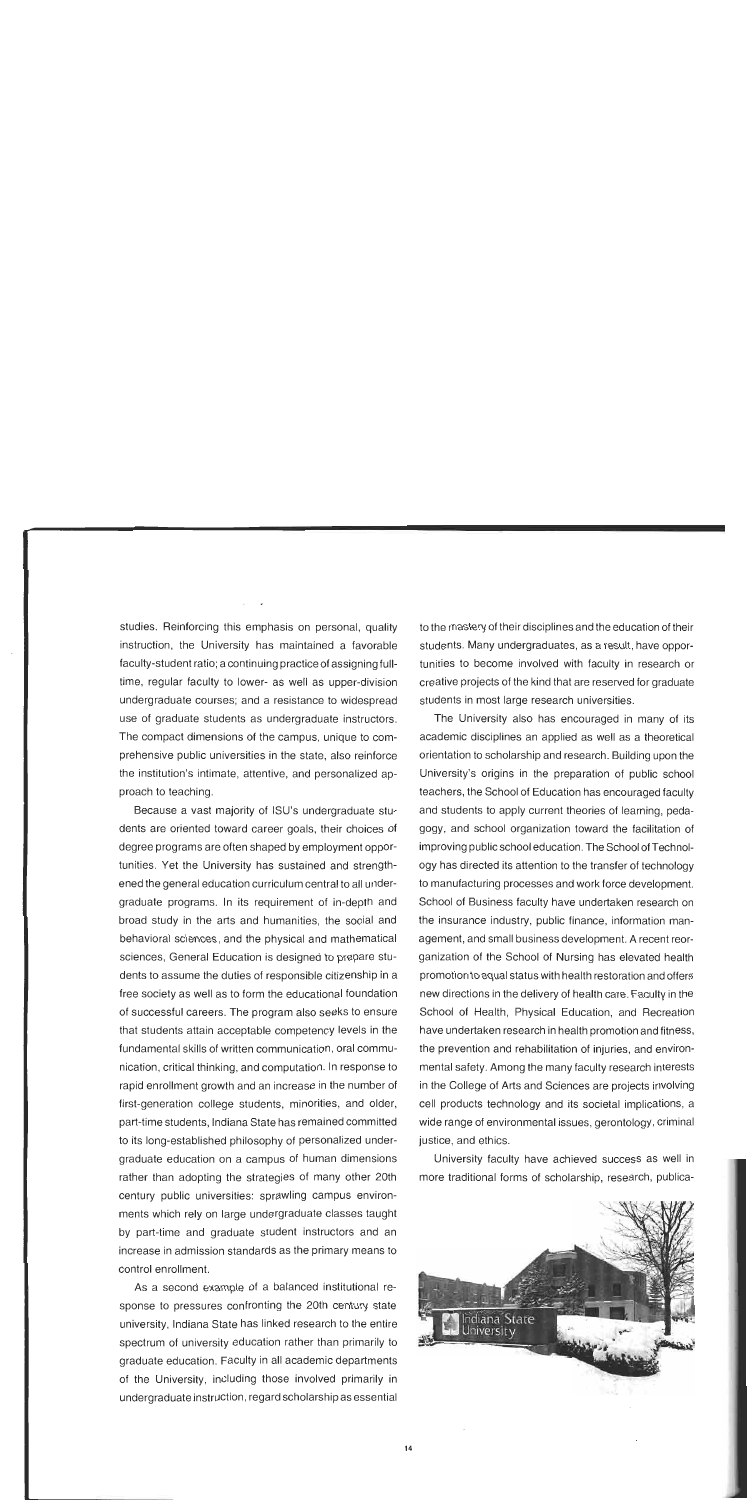tion, and creative expression within their disciplines. The scholarly effort of faculty, however, has largely remained in balance with their other responsibilities and has been consistently incorporated in the undergraduate and graduate classroom, laboratory, and studio environment as well as presented to professional audiences in scholarly journals, books, and public performance. Research has not been pursued at the expense of instruction at lndiana State University.

The interdisciplinary and applied nature of faculty research has enabled lndiana State to meet a third societal challenge to the 20th century state university: the transfer of knowledge in a usable form to society. Many University faculty have embraced the professional model of service to society, and an increasing number have expressed an interest in working across disciplinary lines to develop integratedapproaches tocomplex societal problems rather than restricting'their research to narrow, specialized study. Institutional organizations such as the Center for Research and Management Services, theTechnology Services Center, the Partners for Educational Progress, the Center for Remote Sensing and Geographic Information Services, the lnterdisciplinary Center for Cell Products and Technologies, and the Blumberg Center for lnterdisciplinary Research in Special Education have secured external funding for research grants, contracts to provide technical assistance and professional consultation, and training agreements with public and private agencies and companies. The School of Education's creation of Professional Development Schools gives evidence of the commitment of faculty to a collaborative relationship with public school teachers and administrators in pursuit of school improvement. Federal planning funds for new or renovated quartersforthe physical sciences rested heavily on the commitment of the science departments to foster interdisciplinary education and research. The University's participation in Project 30 in support of collaboration between teacher education programs and the liberal studies disciplines in arts and sciences reflects faculty recognition of the interrelationship of professional studies and General Education. And faculty in the creative arts have consistently sought to foster community access to their exhibitions, concerts, and performances.

The multiple expectations which society has of lndiana State University do not always reinforce each other, and the University has been moved in multiple directions by the increase in size and diversity of student enrollments; by the relentless expansion of knowledge; by the influence of professional accreditation and certification agencies; by the interests of employers; by the social, economic, political, and cultural needs of citizenry; and by the professional and personal interests of its faculty and staff. The years ahead will require setting priorities, making choices among many valid and competing needs, retaining flexibility to respond to changing societal expectations, and responding to greater societal insistence upon assessment and accountability.

In sum, lndiana State University has become a distinctive institution during the last four decades, with characteristics, qualities, and values different from any other university in Indiana. It is an opportunity university, offering education to first-generation college students and those seeking to improve their lives. It fosters diversity, attracting students from throughout Indiana, the nation, and the world; a significant number of African-American students; and a majority of women. It emphasizes intimate, personalized instruction, with small classes, full-time faculty in the classroom, a compact campus, and a carefully nurtured sense of community. It values quality and excellence in its selection of faculty, its innovative General Education Program, its nationally accredited degree programs and its production of successful graduates. It encourages innovation with itscareful balance of teaching and scholarship, its encouragement of undergraduate as well as graduate student research, its faculty commitment to applied as well as theoretical research, and its enthusiasm for interdisciplinary study. It also offers professional service to the community and society, honoring the contract which public universities have with the American people to contribute knowledge for their well-being. lndiana State University is prepared to respond more favorably to the nation's current challenge to the 20th century state university than many of its sister institutions, and its strategic planning process is put in place to provide the direction and the strategies to meet the challenges of the next century.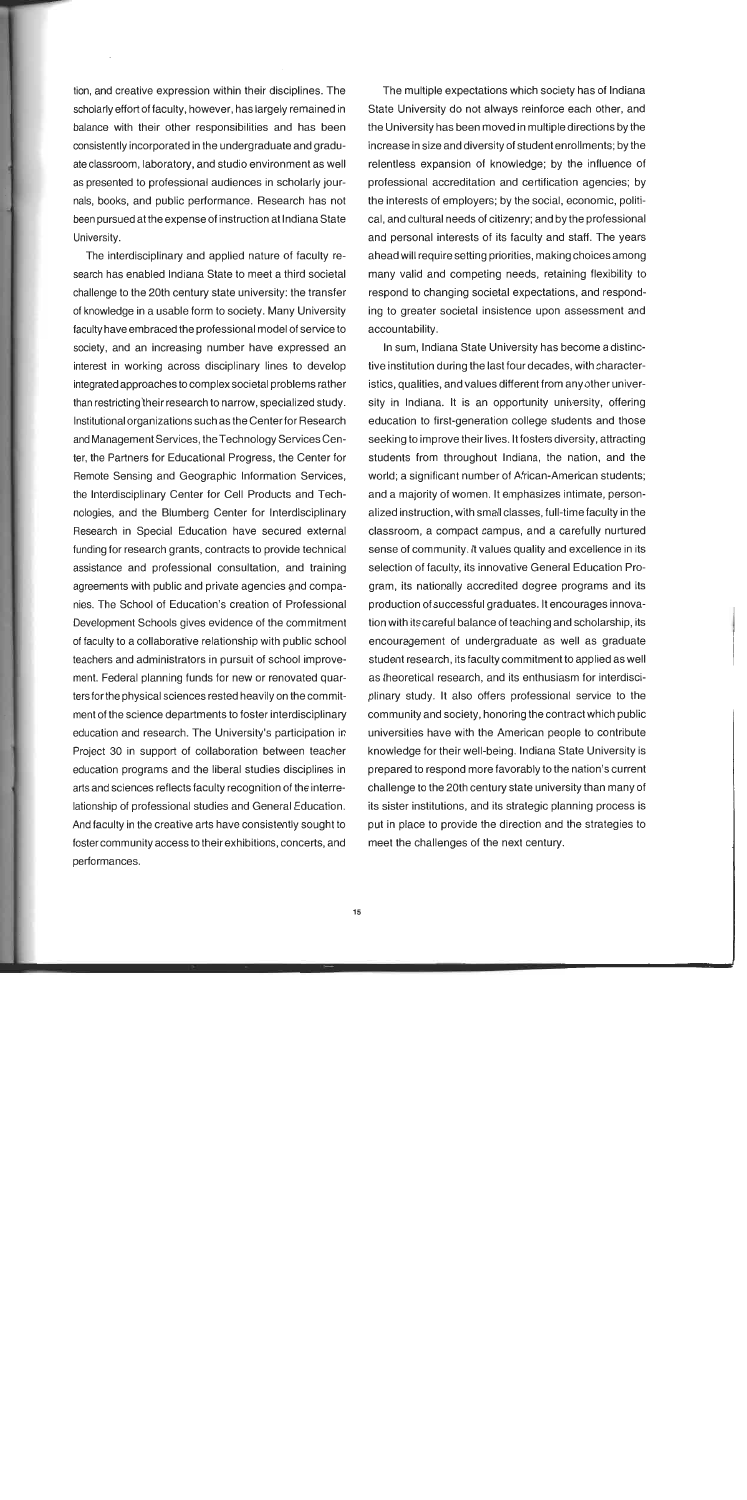### **PART FIVE**

## **INDIANA STATE UNIVERSITY STRATEGIC DIRECTIONS FOR THE 21ST CENTURY**

## **A PROGRESSIVE PUBLIC UNIVERSITY**

 $\mathcal{D}$ efining the future course of Indiana State University requires a deliberate blending of the institution's established traditions, its present strengths, and its potential to respond to the future needs of society. The University should not attempt to become something entirely new, just as it cannot be content merely to perpetuate its past. Change must be balanced with continuity. The goals and strategies set forth in the following pages build upon what is now in place, enhancing, expanding upon, and augmenting the accomplishments and service that the University has provided to the citizens of Indiana for 128 years.

## **PLANNING ASSUMPTIONS**

 $\mathcal A$  mong the many existing features of the University which underlie its foundation for the future, the following seem particularly worthy of remark:

The present institutional mission, which has been approved by the Board of Trustees and confirmed by the Commission for Higher Education, enunciates the functions, responsibilities, roles, and scope appropriate for the university of the 21st century. Refinement, clarification, and shifts of emphasis will keep the mission statement current.

Although new degree programs will be added and some existing degree programs will be discontinued, the existing range of programs at the associate, baccalaureate, master's, and doctoral levels will be generally maintained. The institution will continue to be a doctoral degreegranting university as that category is defined by the Carnegie Corporation of New York and the United States Department of Education.

• Student enrollment-undergraduate and graduate, full-time and part-time, on-campus and off-campus, traditional and nontraditional age-will increase gradually during the next decade. Such growth will depend upon the recruitment of a greater number of recent high school graduates throughout the state, increased enrollments in selected graduate programs, and the expansion of opportunities for nontraditional students on campus and by distance education, but it will be managed so the academic character, educational philosophy, and campus environment of the institution will not be fundamentally altered.

While recognizing the critical role of graduate education at a university, the education of full-time undergraduate students will continue to be the primary responsibility of the University, and the largest number of those students will live on campus or commute daily. Because only 10 percent of Indiana's high school graduates within any given year live within 50 miles of Terre Haute, special attention will be directed toward maintaining an attractive residential campus. Nontraditional students and students outside normal commuting distance will be served through outreach programs.

The competitive position of the University among public institutions in the state will continue to rest upon its appeal as a comprehensive yet moderate-sized university, reflecting the breadth and quality of its programs, its physical compactness, and the personal attention its fulltime faculty give students in small classes.

While the primary emphasis will be on instruction, the responsibilities of faculty will continue to be divided among the three traditional categories of teaching, research/creative expression, and service.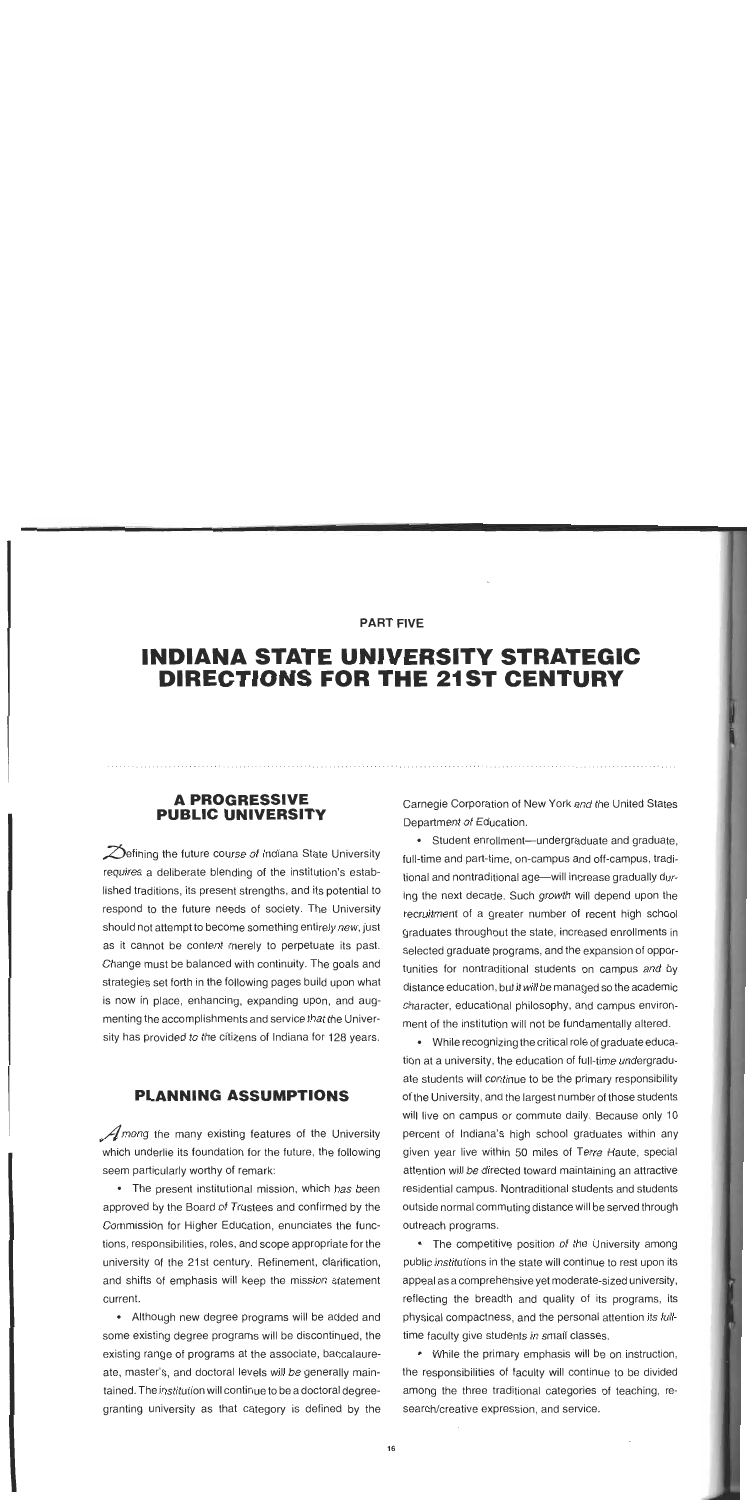The resources available to the University from public revenues and student fees will likely remain stable or increase only slightly and thus be insufficient to keep pace with inflation during the remaining years of this century. Continued institutional development will depend upon the generation of additional funds from external sources as well as the allocation and reallocation of internal resources.

## **UNIVERSITY VALUES**

The established values of the University have served it and the citizens of Indiana well and will remain central to the progressive public university. The goals and strategies of this plan are intended to enhance these values.

• Access. The University long has sought to be an inclusive academic community, providing opportunity to students with a wide range of academic abilities and educational backgrounds, of ethnic and cultural heritage, of family experience and economic means, physical and learning differences, of mobile and place-bound circumstances, and of career and life expectations.

**Service.** The University long has been committed to being a responsive and caring institution, dedicated to the interests of the entire campus community and in particular its students. The value of service has extended as well to being responsive to the needs of the local community and society in general.

**Success.** The University has been dedicated to assisting students achieve their goals through personal attention, a supportive environment, essential academic and personal services, and broad-based financial assistance.

• Innovation. The University has sought to be creative and innovative in meeting the needs of its students, thefaculty, and society through curriculum revision, scholarship, and the contribution of professional expertise to the larger community.

Excellence. The University has encouraged students and faculty to excel in all they do by meeting rigorous professional and academic standards.

With this foundation, the University has the means and the intent to become a dynamic model of the progressive public university.

## **THE PROGRESSIVE PUBLIC UNIVERSITY**

 $\overline{Z}$  he emerging progressive public university is destined to play a significant role in American life. Universities pursuing this mission will not only make dramatic contributions to innovation and change in American higher education but they also will become a dynamic force for educational opportunity and equity, social change, and technological progress throughout society.

The salient characteristic of this new university will be the "interactive" relationships it will foster between the university and the community it serves, between teacher and student in the learning process, between and among the various academic disciplines and fields of study, and among the university's fundamental missions of instruction, scholarship, and service.

The new progressive public university will use its intellectual and human resources not simply to impart knowledge to students but to address the needs, inequities, and imbalances in our society. It will be a community of scholars that is externally focused; it will be "connected" with the outside world through cooperative endeavors and partnerships. The progressive public university will aggressively seek to serve the public interest and contribute to the quality of life in the state, the nation, and the world.

Knowledge is the fundamental material of the university, and its advancement, transmission, and application are the university's responsibilities. It will value a variety of scholarly endeavors. Faculty will be encouraged not only to extend the frontiers of knowledge through basic research, but also to facilitate its dissemination and application by society through innovative means of aggregation, synthesis, and interpretation.

The interactive quality of the progressive public university will be reflected in the dynamic connectivity among the various disciplines and fields of study. Multidisciplinary and interdisciplinary intellectual activity will be highly visible and valued in the life of this new progressive academic community. The interrelationship of knowledge will be manifested in the curriculum, the learning process, in scholarship, and in public service.

The progressive public university will extend and apply knowledge through mutually beneficial partnerships with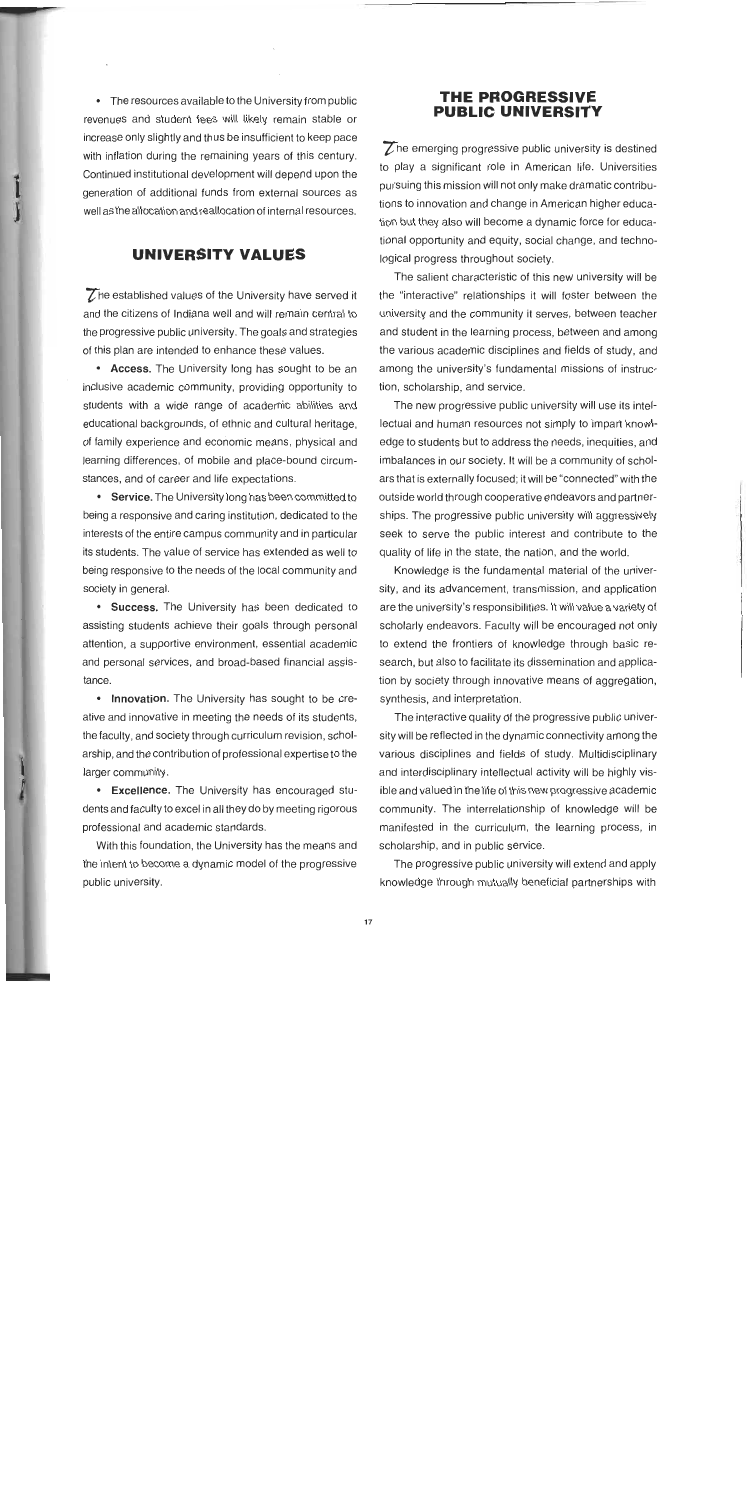government, other schools and colleges, business and industry, health care providers, other professions, and the artistic community among others. A variety of service and continuing education programs will provide opportunities for the progressive public university to contribute to the welfare of the general citizenry.

## **STRATEGIC GOALS**

 $\mathbb Z$  he following strategic goals which will guide the University of the present toward the progressive public university of the future emerged from discussions in four strategic planning forums held on the campus in January and February 1993 and from initial drafts of strategic planning documents presented in March 1993 by the Schools, the College, the Library, and the Division of Continuing Education/lnstructional Services. The strategies to accomplish these directions are illustrative.

## Strategic Goal One. Enhancement of Undergraduate Education

ISU will be a "benchmark university" that is known and admired for its teaching excellence and as an exemplar, a national model for the distinctiveness and quality of its undergraduate educational experience.

Indiana State University's philosophy of undergraduate education is firmly established and well-suited to address societal expectations of the state university of the 21st Century. But clarification, refinement, and improvement of undergraduate education are essential to the institution's stability, viability, and future success. In an environment characterized by limited public resources, the increasing diversity of students seeking access to higher education, the necessity of containing the cost of college attendance, the demand for measuring the effectiveness of teaching and learning, and the growing insistence on cost effectiveness in the expenditure of public funds, Indiana State must satisfy itself, its students, and society that its delivery of undergraduate instruction achieves the full realization of its educational goals. To this end, the University will explore the following strategies:

Review and refine admissions standards to ensure that enrolled students will perform successfully in the classroom.

Design and implement a first-year student experience which will introduce entering students to the community of learning and prepare them fully to realize their talents and abilities.

Ensure that teaching and learning throughout the curriculum are adapted to an educational environment characterized by small to moderate-size classes; experienced, full-time faculty; and personalized instruction which is responsive to diverse student learning styles.

• Incorporate in the instructional effort new, innovative forms of technology which will enhance, expand, and complement traditional classroom teaching through the creation of a Teaching and Learning Center.

• Improve incentives for and recognition of teaching excellence throughout the curriculum.

Conduct a comprehensive evaluation of the effectiveness and coherence of the General Education Program.

• Review all existing undergraduate programs for the purpose of identifying those which should be enhanced, consolidated, or discontinued.

Devise and implement the means to assess students' achievement throughout their academic careers.

Provide academic support services which will assist qualified students in improving their academic performance.

Undertake a comprehensive effort to improve the academic advisement of all students. Advisement must not only be accurate but convey the goals of General Education and the academic coherence of the major.

Enhance the academic and social climate of the campus through the recruitment of faculty, staff, and students from underrepresented cultural and ethnicgroups and through the active promotion of support for and appreciation of cultural and ethnic diversity.

Enhance the quality of campus life through the effective integration of academicand social experiencesof residential and commuter students.

Commit the University community to the principle of service to students.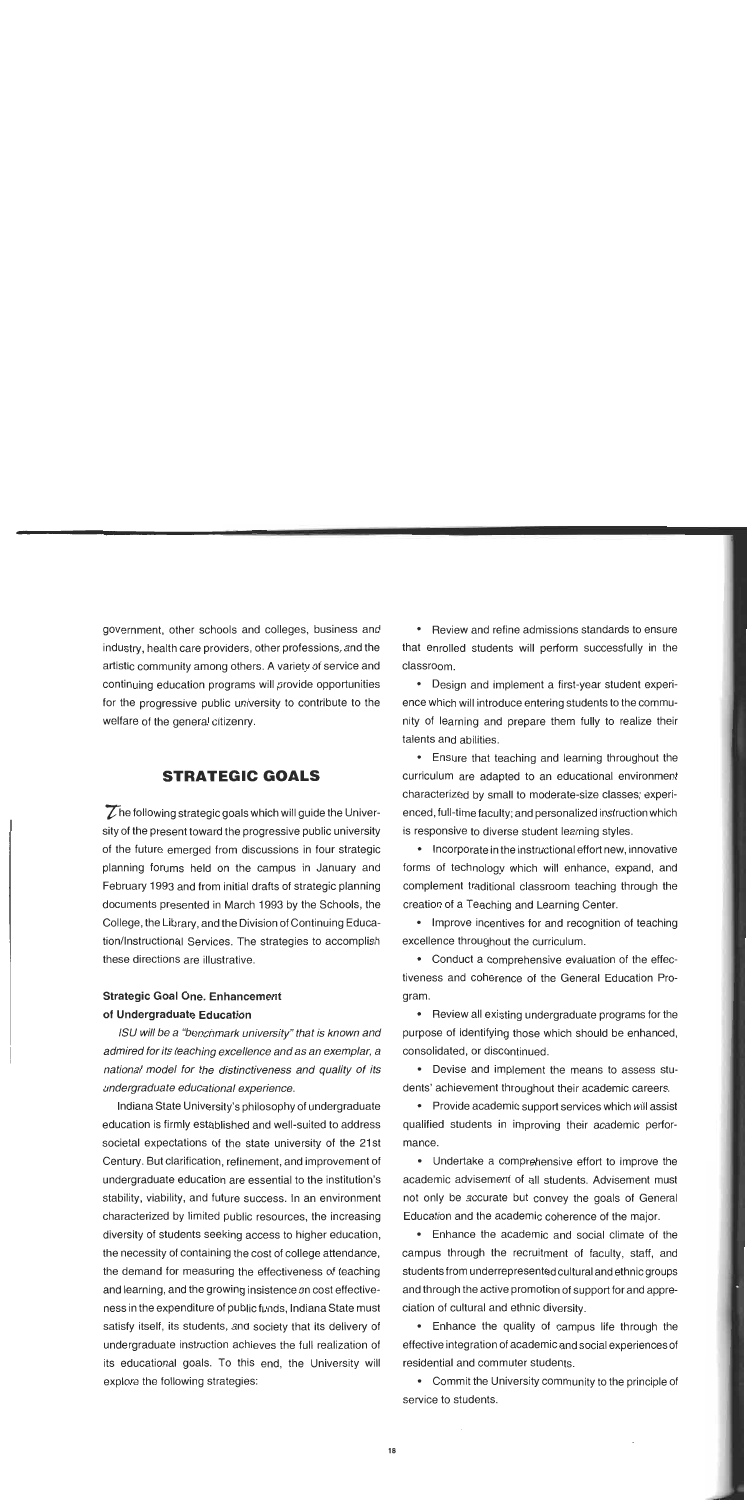The full realization of the benefits of lndiana State University's distinctive philosophy of undergraduate education will improve the academic success of students, expand the appeal of the institution to prospective students, increase the University's academic reputation, enhance the career opportunities of the University's graduates, and broaden the University's base of financial support by the government and citizens of Indiana.

## Strategic Goal Two. Extension **of** Advanced Knowledge

ISU will be a distinguished institution for graduate study by carefully selecting advanced program offerings that respond to societalneeds, are innovative in approach, and reflect a commitment to excellence.

The task of clarifying, refining and enhancing graduate education is no less important to the lndiana State University of the future than is the task of enhancing undergraduate education. Student interest in graduate degree programs, the faculty's evaluation of the quality of those programs, the University resources required by the programs, the graduate education plans at other universities in Indiana, the state's commitment to funding graduate education generally, and society's need for graduates of the programs must be taken into consideration in assessing current lndiana State University's graduate offerings and in planning future program development.

lndiana State's graduate programs should be distinguished less by their scope and number and more by the fact they respond to demonstrated societal needs, are innovative in approach, and reflect acommitment to excellence.

To enable the University to reach decisions on the directions it should take in graduate education:

The deans of the College of Arts and Sciences and the Schools of Graduate Study; Business; Education; Health, Physical Education, and Recreation; Nursing; and Technology, working with their graduate faculties and the Graduate Council, will develop and apply criteria for measuring the quality and appeal of their graduate degree programs and to establish priorities for supporting excellence in graduate education.

The deans will be asked to review all existing graduate programs for the purpose of identifying those which should be enhanced, consolidated, or discontinued.

Academic departments will develop new doctoral programs and innovative master's programs in a select number of disciplines.

#### Strategic Goal Three. Service to the New Clienteles

ISU will be recognized as an "oppotiunity university" that brings education to new life-time learning clienteles both on and off-campus.

The demand for university instruction by previously underserved populations and the availability of new technology to deliver that instruction in an ever-widening array of media mandate that institutional policies, attitudes, and curricular offerings be responsive to place-bound, parttime, and adult learners. To address that need, the University will seek to serve students through extended oncampus scheduling and distance education statewide. Deans and faculty will pursue the following strategies consistent with their defined School/College missions and goals:

Facilitate greateraccess to baccalaureate and graduate programs for non-traditional students through the transfer of credit, evaluation of experience, and articulation with associate degree-granting institutions.

Develop and expand late afternoon, evening, weekend, and short-term courses and programs on campus during the academic year and the summer and provide campus services at hours convenient to students enrolled in them.

Develop a wider range of courses and programs to be delivered by distance education throughout the state and beyond, expand institutional capabilities to deliver them, and assist faculty in adapting their materials and teaching styles for this mode of instruction.

Explore new, non-degree curricular responses to the professional needs of employed students, including individualized course sequences, enhancement of technical skills, and preparation for professional certification.

• Review the implications of distance education to existing residency requirements, credit transfer policies, and academic expectations developed for traditional campus classroom environments.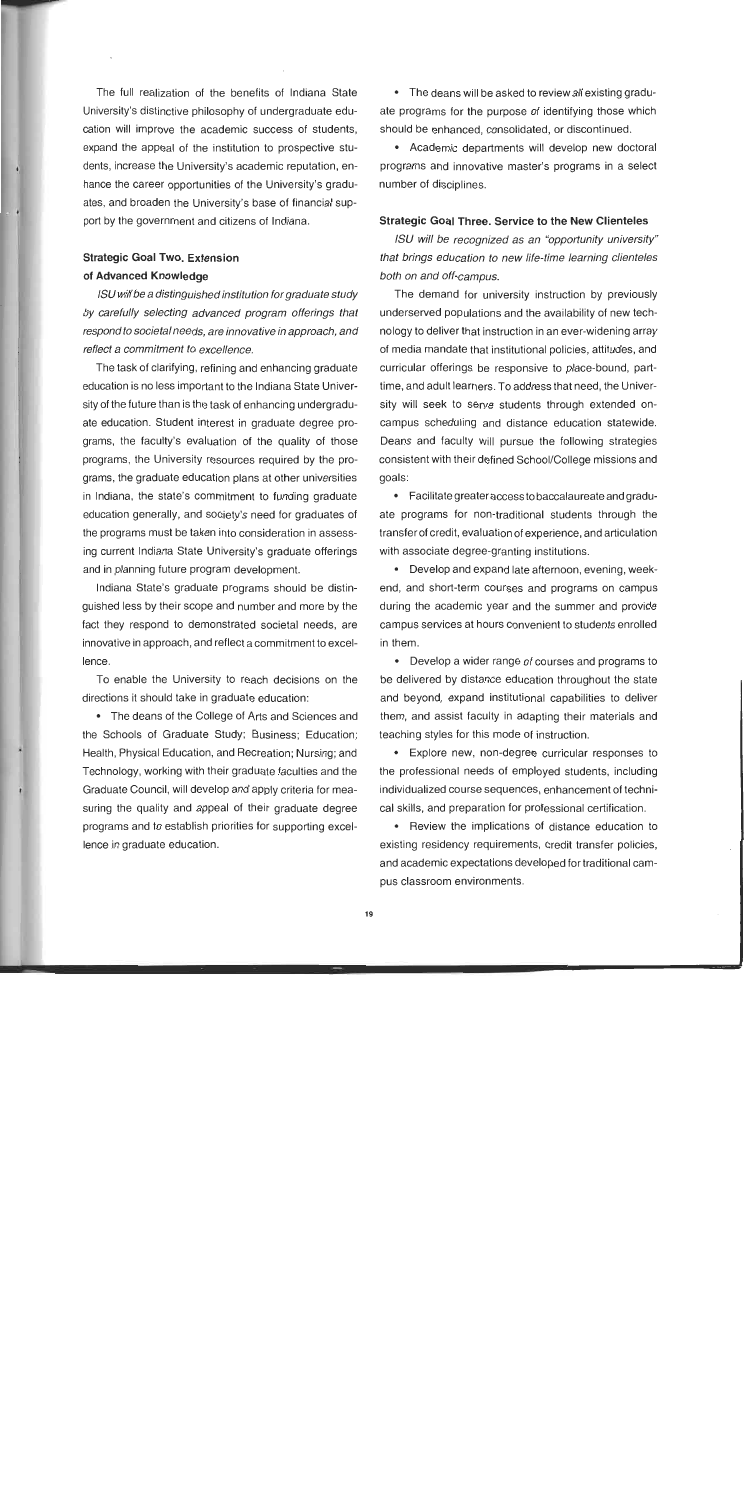Devise promotion and recruitment strategies to support expanded course and program offerings for part-time and off-campus students.

There is little doubt that society will expect its public universities to educate an increasing number of all its citizens in the years ahead. It is incumbent upon lndiana State University to identify which of its programs it will make available to those citizens and through what means.

#### Strategic Goal Four. Expansion of Knowledge

ISU will be recognized for the value it places on scholarship and for the support it gives to faculty and students in the pursuit of new knowledge.

Faculty research and scholarship, vital to undergraduate and graduate education, is also deserving of more careful definition and evaluation. The nature and form of scholarly effort can vary widely from discipline to discipline, reflecting not only disciplinary expectations but faculty interest and the needs of society. Critics of the 20th century state university, within academia and beyond, have portrayed instruction and research as competitors for the attention and energies of the faculty. What constitutes appropriate scholarly effort and how it is to be balanced with instructional effort are issues central to many of the goals and strategies established for lndiana State University in this document. To this end, lndiana State will:

Engage the School/College faculties and the deans in the careful definitions of scholarship and research/ creative expression appropriate to disciplinary and interdisciplinary work and to contributions to professional and societal goals.

• Implement programs, policies, and services that will foster faculty and student scholarship.

Explore the establishment of "centers of distinctiveness" that incorporate scholarship with the dissemination and application of knowledge at high levels of excellence.

## Strategic Goal Five. Transfer of Knowledge and Expertise to Society

ISU will be nationally known among progressive public universities for its contributions through the development of 'public service partnerships" with particular focus on the quality of life in Indiana.

lndiana State University's origins reside in a pact with the state to prepare teachers for the common schools of Indiana, and it has sustained a commitment to meeting societal needs ever since. To the University's primary task of educating students to assume productive roles in society has been added the responsibility to transfer faculty knowledge, expertise, and creativity to the public and private sectors in the Wabash Valley, the state, and the nation. Such contributions by the faculty were, until recently, made largely on an informal and voluntary basis in response to individual requests for information and assistance. But an increasingly complex and technically oriented society's ever-greater reliance on expertise, which is often available only on universitycampuses, has produced an interest in more extensive and formal partnerships with the institution. This has increased to the extent that the leaders of the region and state now publicly acknowledge that the vitality of the economy and the society depend upon interaction with lndiana State faculty. To fulfill the obligation now incumbent upon it, lndiana State University commits to the following strategies:

Establish or expand partnerships with agencies, institutions and organizations to provide interdisciplinary, collaborative research, technical assistance, policy analysis, in-service training, and consultation in such fields as:

- public school improvement and professional development;
- pharmaceuticals, cell product engineering, and bio-technology;
- technology transfer in industry and manufacturing;
- development of small- and medium-sized businesses;
- a wide range of environmental fields, including ٠ waste management; resource conservation, utilization, and management; and pollution control;
- regional and state economic development;
- public service careers such as corrections, law enforcement, criminal justice, and fire science;
- improved and alternative health care delivery systems, especially for rural populations.

Develop a consortium of higher education institutions in West Central lndiana which collectively will provide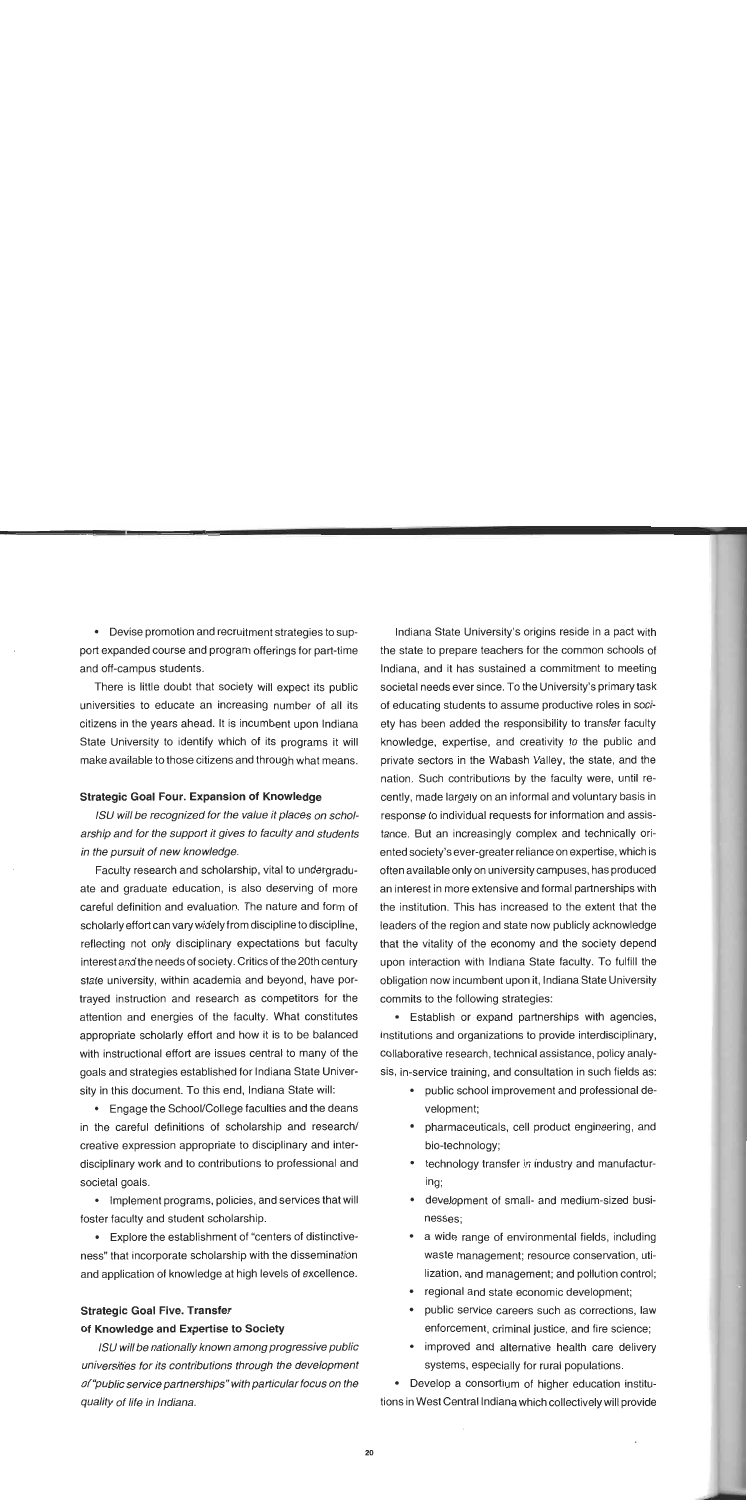the educational, research, and public services that these institutions are less able to offer individually. Rose-Hulman Institute of Technology, St. Mary-of-the-Woods College, lndiana Vocational and Technical College, Vincennes University, the lndiana University Center for Medical Education, and the Purdue University Extension Center have undertaken partnerships with lndiana State University on specific projects in the past such as sharing access to library information resources of regional and statewide colleges and universities. These institutions have, in a consortium arrangement, significant potential to generate greater funding from external sources and to facilitate expanded faculty collaboration on a wide range of projects of benefit to the citizens of the region.

Expand the number of faculty and student internships in publicand private agencies and organizations and of co-op opportunities for students in their major fields. Interaction can increase understanding between the University and work environments and thus exert a positive influence on education and society.

Expand the University partnership with the community of Terre Haute and the Wabash Valley through cooperative relationships intended to advance the economic, social, and cultural well-being of the area. Although the University has a state and national mission, it has a special responsibility to support and enhance the immediate community in which it is located. Assistance to small businesses and support for agencies of local and regional



government are vital to the interests of the University and the community alike.

Seek external funding in grants and contracts to support existing University centers and to develop new centers which support the University's interactions with society. The Center for Research and Management Services and the associated Small Business Development Center, the Technology Services Center, the Center for Remote Sensing and Geographic Information Systems, the Interdisciplinary Center for Cell Products and Technologies, the Center for Governmental Services, the Blumberg Center for Interdisciplinary Research in Special Education, the Partners for Educational Progress, and the Sycamore Nursing Center are University-funded offices which facilitate and support faculty work with a variety of public and private organizations and agencies. Their contributions and the contributions of other units yet to be created can be enhanced significantly with increased support from those in the society who benefit from them.

University faculty possess expertise and knowledge in a wide range of fields and disciplines that are of enormous potential benefit to the community, the region, the state, and the nation. Given appropriate support and encouragement, the integration and synthesis of knowledge and the application of expertise to the needs of the society are possible for lndiana State University and vital to the nation's future.

## **Strategic Goal Six. Enhancement and Advocacy of Multicultural and International Values**

ISU will be recognized for its commitment to equal educational opportunity, its ethnic and cultural diversity, and its international perspective.

To ensure that the University community gains a greater appreciation of cultural and ethnic diversity in the nation and of the changing relationship of the United States with other nations, the University must seek to expand cultural diversity among students, faculty, and staff, and incorporate into the curriculum, research, and campus life an understanding of global econo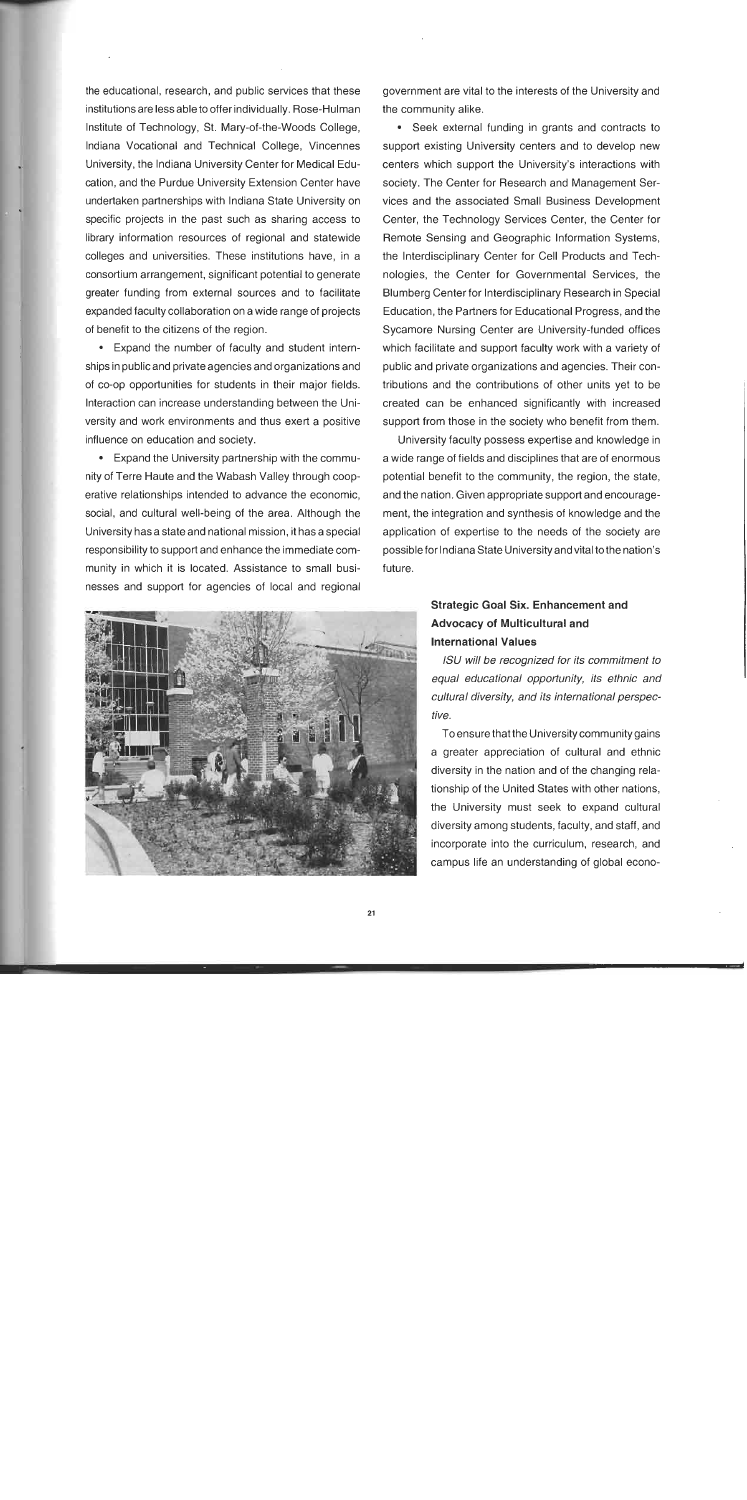mies, politics, environment, and cultures. To these ends, the University will:

• Improve the recruitment and retention of students, faculty, and staff from groups that historically have been under-represented in American and lndiana higher education.

Encourage and support the inclusion of multicultural perspectives in academic programs and campus life activities.

Expand instructional support, advising, and retention services for students of diverse cultural backgrounds.

• Implement in-service programs for University personnel which promote cross-cultural communication and relations.

Foster campus values, norms, and conduct which increase the sense of community among all members of the University community.

Strengthen the international focus of the curriculum through the recruitment of faculty with international expertise and establish workshops for enhancing international awareness of current faculty.

Strengthen faculty and student exchange opportunities with universities in other nations.

Encourage students to acquire foreign language facility and to participate in a study abroad program.

Work with leaders of student organizations to build networks between international students and other campus organizations.

• Participate in statewide initiatives that emphasize expansion of economic, cultural, and social ties with such nations as Mexico, Canada, and Japan.

The development of distinctive undergraduate experience at lndiana State University must provide opportunities for increased attention to issues of diversity, new pedagogues which permit collaborative learning in the classroom, and increased interaction among all faculty, students, and staff. It is through the enhancement and awarenessof ethnic, cultural, and international values that lndiana State University will more vigorously fulfill its commitment to academic excellence and equal educational opportunity. This effort in turn will foster a greater sense of shared community among all of its constituencies.

## Strategic Goal Seven. Promotion of an Interdisciplinary Culture

ISU will be a national model for interdisciplinary instruction, research, and public service.

The lndiana State baccalaureate degree rests upon an integration of knowledge from many General Education disciplines as preparation for citizenship as well as upon a mastery of knowledge in the major discipline. Increasingly, however, the world of work has come to require collaborative effort and an integration of knowledge across disciplinary and subdisciplinary lines. Societal needs, as well as job performance, dictate an understanding of the interrelatedness of ideas, processes, and actions. The conventional expectations of the University curriculum-that faculty will teach their specialized knowledge in discrete courses and students will integrate that knowledge independently-are now legitimately being called into question. Similarly, the assumption that specialized research produced by University faculty will be assimilated, integrated, and applied by non-academic generalists to larger issues and problems in society has been challenged. The integration, assimilation, and application of specialized knowledge must be undertaken by faculty of the progressive public university and incorporated in their teaching as well as their research.

Indiana State University faculty members give substantial indication of their willingness to expand their involvement in interdisciplinary course offerings, research, and service to society. The strategic plans of the Schools and the College include many references to such interest, and the University now must undertake a concerted effort to stimulate, encourage, and support that development. To that end, the University will:

Encourage formal and informal relationships among faculty to pursue interdisciplinary connections in existing undergraduate and graduate courses, programs, and research projects.

Give priority to the development of new and strengthening of existing interdisciplinary, multidisciplinary courses and degree programs such as international business, computer integrated manufacturing and business, corrections and law enforcement, several allied health fields, international and cross-cultural studies, women and gender studies, gerontology, bio-technology, problemsof rural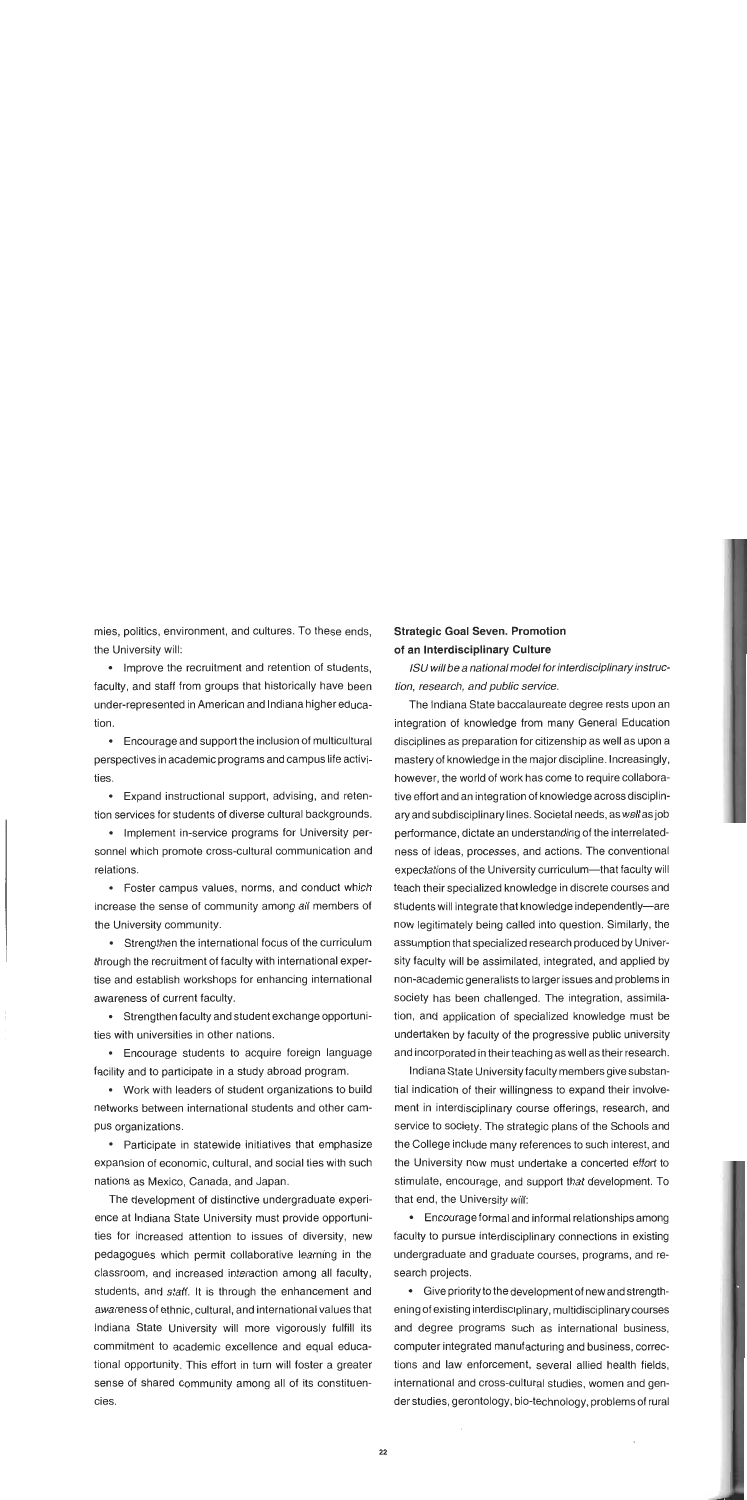America, environmental studies, ecology and conservation science, and health psychology. Many of these programs can be developed by current faculty by integrating courses in existing programs.

Address the organizational impediments to collaborative work across disciplines, and facilitate, encourage, and reward such effort.

Seek external funding in support of curricular innovation, scholarship, and collaborative centers in interdisciplinary fields.

Encourage students to pursue double majors and minors and to spend one or two semesters in study abroad programs.

Although the integration of knowledge by faculty and students runs counter to century-long trends in academic instruction and scholarship, Indiana State University seems poised intellectually and organizationally to undertake the task. The strategies outlined above can move the institution toward a goal which will work to its advantage and to the benefit of the society at large.

### Strategic Goal Eight. Enhancement of Intellectual and Creative Expression in West Central Indiana

ISU will be known for fostering intellectual and creative activity within the University and in partnership with the larger community.

The University has sought to support creative expression in the arts by faculty and students and to provide as an important element of its educational function a wide range of intellectual, artistic, and creative performance. In recognition of its unique responsibility to foster and promote intellectual and artistic creativity in the larger community, the University has sought to include the citizens of the Wabash Valley and the state in its cultural community, and

has contributed to the support of city and area organizations sponsoring creative effort. In furtherance of this commitment, the University will:

Stimulate intellectual discussions through the University Speakers Series, the Michael M. Williamson Memorial Residency/Lecture Series, the Provost Minority Visiting Scholars Program, the Annual Pan-African Conference, the Schick Lecture Series, and other forums for the expression and evaluation of ideas.

Sustain and enhance on-campus support of the arts such as the University Convocation Series, the Contemporary Music Festival, Department of Theater productions and SummerStage, student and faculty recitals and exhibits, Turman Gallery exhibits, Hulman Center concerts, ISU Friends of Jazz concerts, Afro-American Cultural Center exhibits and performances, the Ebony Majestic Choir, and state, regional and national conferences.

Expand its partnerships with such local and area cultural organizations as Arts Illiana, the Terre Haute Symphony, the Sheldon Swope Art Museum, and the Vigo County Library. The University will seek especially to encourage the building of a greater appreciation for the arts and creative expression in the larger community through participation of events both on the campus and throughout the Wabash Valley.

Seek expanded funding of artistic, literary, and creative expression through collaborative proposals among University departments and with local organizations to such agencies as the lndiana and National Endowments for the Arts and the Humanities, the Lilly Endowment, and private charitable foundations.

Display art and ISU history throughout the campus to enhance the aesthetics of the academic community.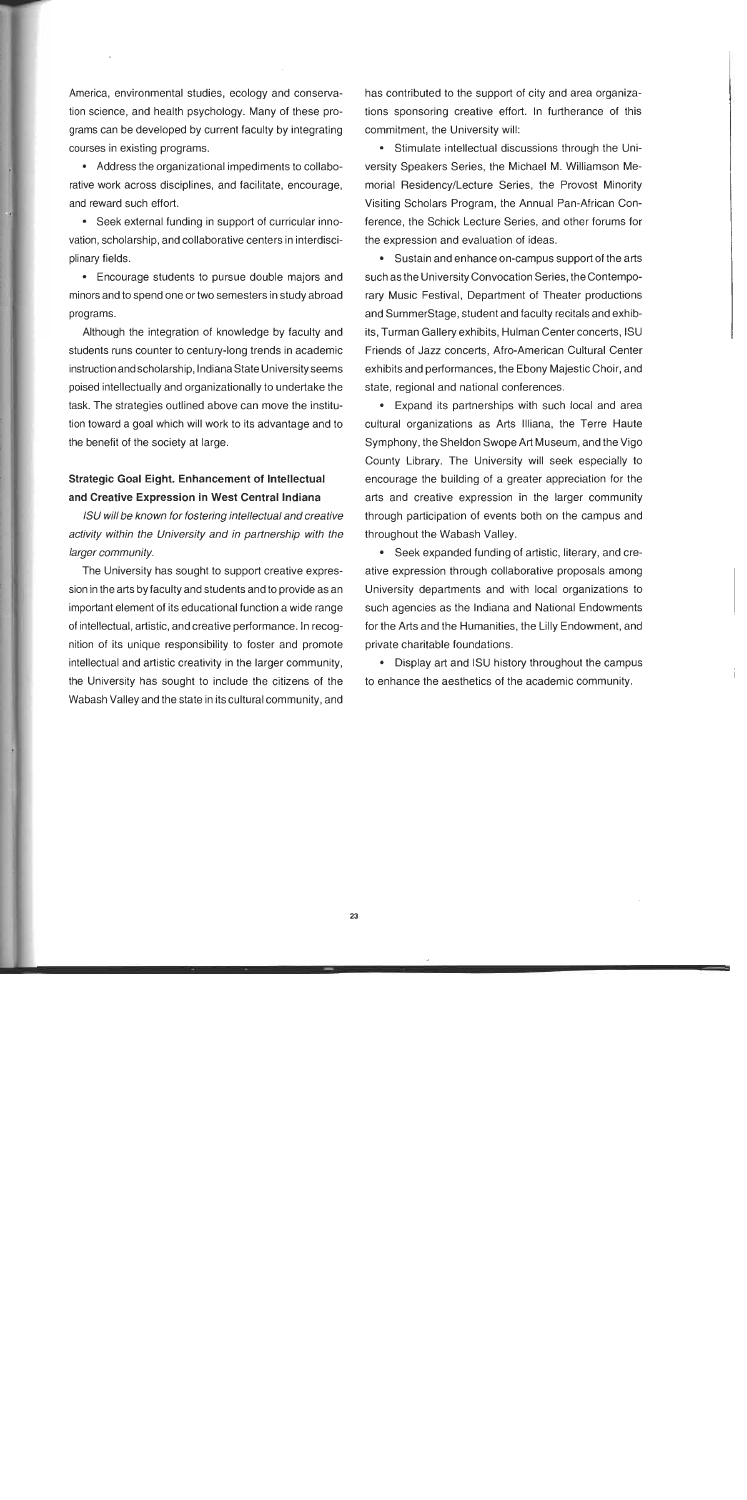#### **PART SIX**

## **YEAR TWO: IMPLEMENTATION OF THE STRATEGIC PLAN**

 $\mathcal D$ uring the period from January to July, 1994, the the preparation of the institutional biennial budget request President will discuss the completed University Strategic for 1995-97. Plan with the Board of Trustees and will distribute copies During the fall semester, 1994, the Provost, the vice of it to the campus. The Provost will begin implementation presidents, and the deans will complete for campus review of selected academic initiatives in support of the strategic and implementation the Academic Master Plan, the Physigoals. By mid-March the academic deans will present to cal Facilities Plan, the Student Life Plan, the Institutional the Provost for his review and for discussion with the vice Development Plan, and the University Enrollment Plan. presidents and the Deans Council revisions of their initial School/College strategic plans. These revised plans will reflect the comments and suggestions provided by the **CRITERIA FOR SELECTING**<br>**ACADEMIC INITIATIVES** President and Provost and will address the strategic goals in the adopted University plan. In their annual reports, the deans will present to the Provost for his review their  $\mathcal{J}$ mplementation of the strategic goals during a time of constrained resources will require the University to select accomplishments to date as well as their priorities for carefully the activities to which it gives immediate support. implementation of their plans for the 1994-95 academic year. The Provost and vice presidents will provide the During the next several years, the initiatives which best<br>Preflect the following criteria will receive highest institutional President with progress reports on activities in their admin-University. During the spring and summer of 1994, the sources: University Plan and the School/College plans istrative units which support the strategic goals of the



priority for reallocation of faculty, staff, and financial re-

• Central to the mission of the University;

**•** Consistent with one or more of the University's strategic goals;

Performed at a high level of quality and result in increased state, national and international recognition and prominence;

Developed in response to demonstrable societal or environmental needs and built on existing institutional strengths;

Capable of attracting external financial support;

Internally coherent, thereby contributing to the fulfillment of multiple University missions;

• Internally interactive, resulting in interorganizational and multidisciplinary activities;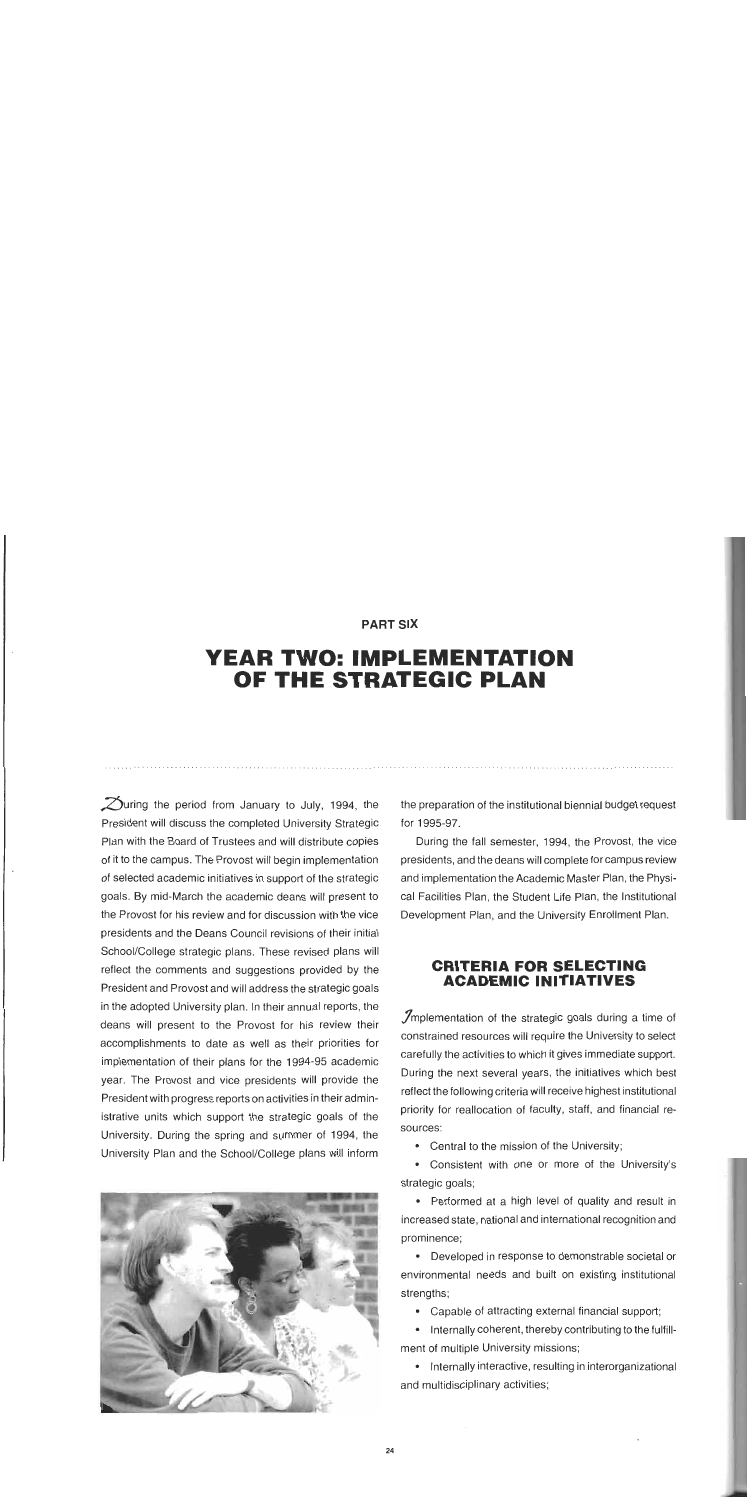- Financially feasible and responsible; and,
- Likely to produce measurable outcomes and have a

high positive impact on both the campus and external communities.

### **ACADEMIC INITIATIVES IN SUPPORT OF STRATEGIC GOALS**

The planning conferences, forums, and academic unit strategic planning documents have proposed a number of initiatives to begin the implementation of the strategic goals. The Provost reports the following initiatives are under development or under way:

## **lnitiative 1. Revision of University Statements of Mission and Vision**

The President will initiate a campus process for review and revision of the University Mission Statement and approval by the Board of Trustees. The revised statement will incorporate the goals of the Strategic Plan and will reflect the format established by the Commission for Higher Education. An accompanying statement of institutional vision, consistent with the Strategic Plan, will also be developed to identify long-term institutional goals and aspirations.

#### **lnitiative 2. Development of the Academic Master Plan**

The Provost will work during the next twelve months with deans, department chairpersons, and departments, School/College, and University curriculum committees to prepare an Academic Master Plan which will address future academic priorities, strategies for resource allocation and reallocation, staffing plans, and administration reorganization for the University and for each of the academic units. To enable the University to remain current with the expansion of knowledge, changing student interests, and employer needs, a central feature of the plan will be an Academic Program Plan which will identify new degree programs and courses to be developed, existing programs to be revised, and programs to be consolidated, curtailed, or discontinued.

#### **lnitiative 3. Enrollment Planning and Management**

The Provost is currently discussing with the Deans Council and the vice presidents the feasibility of establishing in the spring semester a University-wide Enrollment Planning Team to develop a University Enrollment Plan. The goal of the plan will be to ensure during the current decade a student enrollment sufficient to support the academic program base, to provide sound financial support, and to serve the needs of the region, state and nation. Each of the Schools and the College will address enrollment planning and management issues such as student recruitment and retention in their strategic plans.

Student recruitment for the current year was enhanced by the addition of \$100,000 to graduate assistant stipends. \$50,000 has been added to the base budget in support of recruitment efforts with special emphasis on under-represented and/or high ability students. The undergraduate scholarship program is under review, as is the graduate student stipend and fee remission program.

Significant progress in negotiations with IVTC for program articulation with ISU has been made during the current year, and completion of a comprehensive agreement between the two institutions is expected in 1994.

The Dean of Continuing Education/lnstructional Services has been charged by the Provost to work with School/College deans to review and revise the summer school courses to expand service to previously unserved student groups.

### **lnitiative 4. Enhancement of Undergraduate Education**

The Director of Admissions has been appointed to chair the First-Year Student Experience Committee, charged by the Provost to develop strategies for introducing entering students more effectively to the community of learning and for preparing them fully to realize their talents and abilities.

The University-wide Advisement Coordinators Committee, chaired by the Registrar, has been charged by the Provost to conduct a comprehensive evaluation of the advisement system before the end of the spring semester. The Director of Student Academic Services will conduct student surveys and interviews to gain student perspectives, and other members of the committee will collect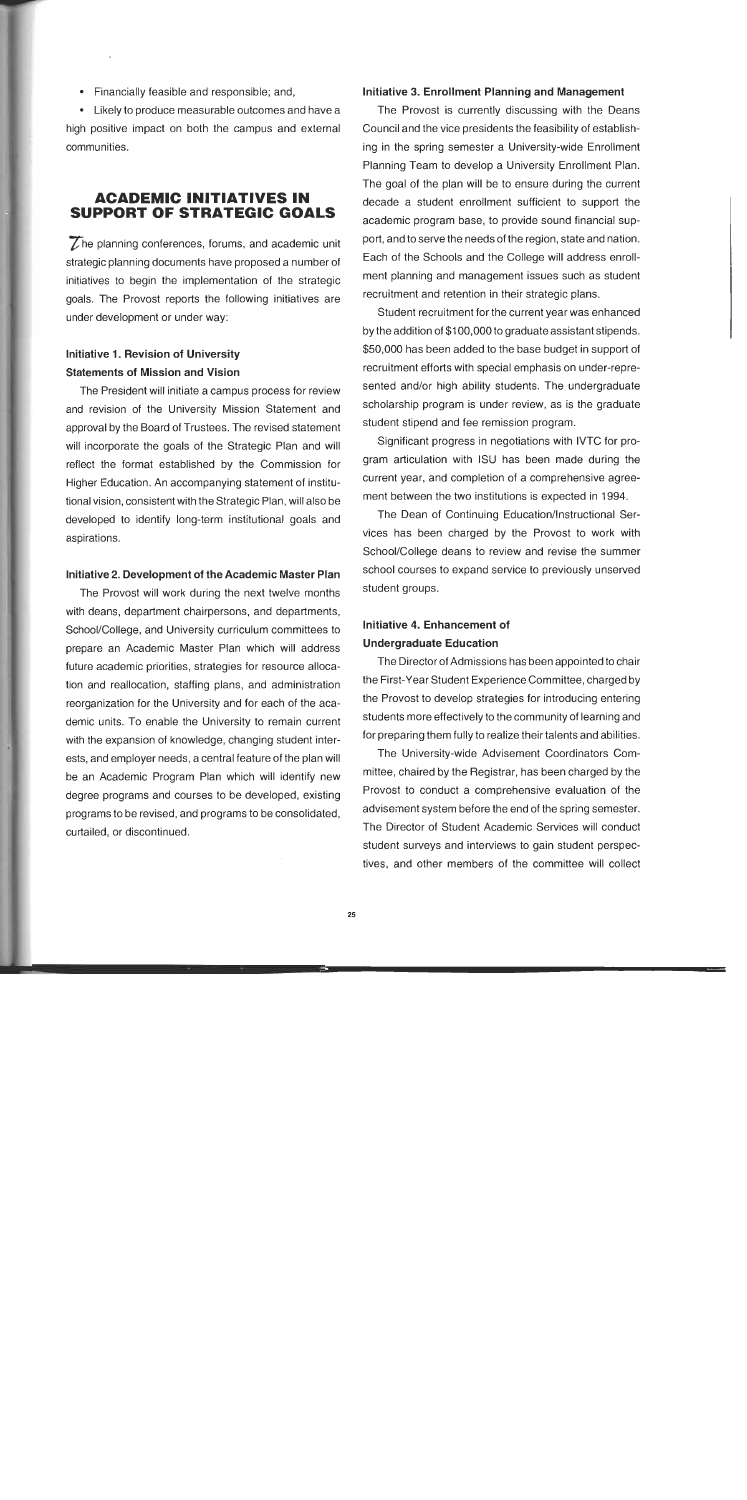information from faculty, staff, and administrators. The registrar has been charged by the Provost to chair a small task force to develop a system for faculty advisers to enroll their advisees in classes through faculty office computers.

Several offices which provide advising and support services to select groups of the first- and second-year students have been consolidated at the beginning of this year in the Office of Student Academic Services and will be located in a single, integrated office complex in Gillum Hall before the end of the current year.

The Provost has charged the Deans of business, education, and graduate studies to work with members of the School of Graduate Studies committee on interdisciplinary education and members of Project 30 to plan a forum during the spring semester which will identify the enablers and inhibitors influencing the delivery of interdisciplinary education on the campus.

An International Business Concentration offered by the School of Business and the College of Arts and Sciences was approved in 1993; a Biomedical Electronics Technology program in the School of Technology and the College of Arts and Sciences has recently been approved.

In support of multicultural and international values on campus, a steering committee for infusing cultural diversity into the curriculum has been established and funded to support faculty participation in the project; the University Speakers Series has focused on enhancing diversity on campus in this year's program; a set of procedures for extending invitations to visiting scholars has been developed; faculty have conducted research and given scholarly presentations in Africa, China, and India last summer; and the Provost and the Deans Council announced in the fall the implementation of a Minority Scholars Speakers Program.

#### lnitiative **5.** Faculty and Staff Development

A Teaching and Learning Center is being created with \$1 00,000 in base-budget funding earmarked for the center. The Provost has appointed a steering committee to recommend during the spring semester a plan for the design, development, and implementation of the center.

The University has applied for an Association of American Colleges Faculty Development and Curriculum Transformation Grant.

A group of faculty, administrators, and support staff attended the Educating One-Third of a Nation Conference and will share with the campus plans for incorporating multicultural perspectives in the curriculum and in University operation.

The Vice President and Secretary of the University, together with the Vice President for Student Affairs, has introduced the staff development programs Connections and Legendary Service. Under the direction of Human Resources, development and implementation of a comprehensive plan for staff development will be undertaken in 1994.

An expanded recognition of contributions to the University, to the community, and to the professional world will be implemented to enhance the service of faculty and staff and to reward their outstanding performance.

#### lnitiative **6.** Academic Resources Development

In a response to a charge by the Provost, the Dean of Graduate Studies has established a task force of successful university grant recipients to prepare by January a report which will identify campus enablers and inhibitors to developing grant proposals. A new position in the Office of Research has been authorized to enhance assistance to faculty in the preparation of successful grant proposals. The Provost will discuss with the Dean of Graduate Studies and her task force additional ways to support development of additional external academic resources.

#### Initiative **7.** Assessment of Institutional Effectiveness

The General Education Program Review Committee, chaired by the Director of General Education, is conducting a comprehensive review and evaluation of the general education program. A report of the committee's work will be submitted during the spring semester.

The Provost will appoint a program committee to work with the University Conference Center to plan for spring, 1994, a campus conference on academic assessment to draw upon the expertise which a number of faculty have acquired at national workshops and conferences on the subject.

The existing institutional system of degree program review will be reviewed and revised during the next calendar year.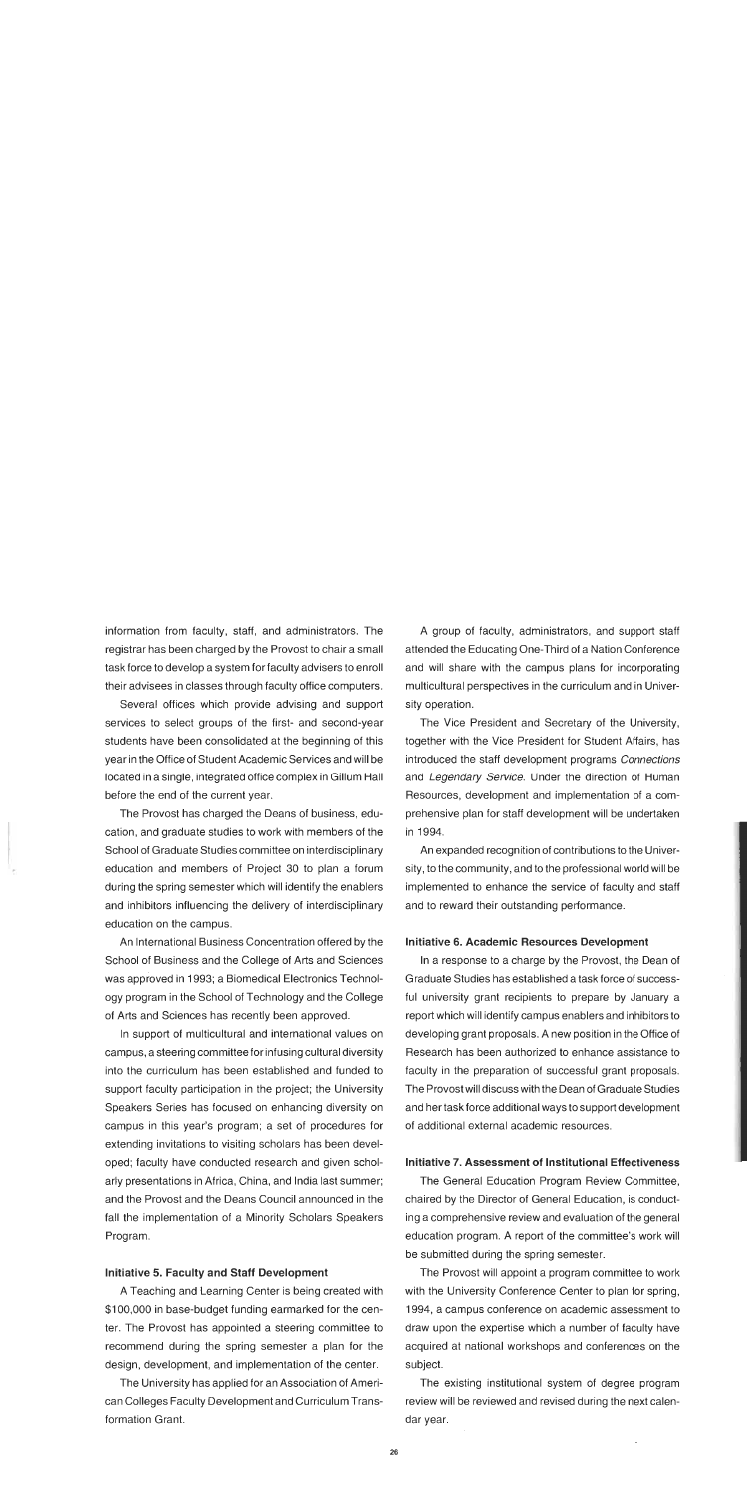The Provost and the Vice President for Planning and Budgets are working in concert to institute assessment and measurement of academic and administrative effort. A University information management system which will support resource allocation and reallocation and reports on faculty workload and productivity, scholarly research, and public service is being developed by the Office of the Provost, the newly-appointed Director of Planning and lnstitutional Analysis, and a newly-created Advisory Committee for lnstitutional Analysis composed of two deans, two department chairpersons, two members of the Faculty Senate, and representatives from the Offices of the Provost and each vice president. A comparable information management system is being created to evaluate administrative services.

The Provost and the Director of University Planning and lnstitutional Analysis will study the feasibility for reinstating the National Student Satisfaction Survey or explore other means of assessing student attitudes toward their educational experience.

### lnitiative **8.** Consolidation of Campus Computing and lnformation Services

The Board of Trustees recently approved the President's plan for consolidating computing services and telecommunications under the Dean of Libraries who now holds the



additional title of Associate Vice President for lnformation Services in the Office of Academic Affairs.

The Associate Vice President for lnformation Services and Dean of Libraries has been charged by the Provost to conduct an assessment of Computing Services and Facilities and propose a plan for the reorganization of these services. The President has made \$2,000,000 in one-time moneys available for improvement and enhancement of computing in support of teaching, learning, and scholarship during the current academic year.

Additional advances in computing include the opening of the recently-completed Student Computing Complex and the implementation of a multiple-year, multi-million dollar program to improve institutional computing hardware and software under the oversight of a newly-formed Committee for Administrative Software and Hardware.

## **SCHOOLICOLLEGE PLANNING**

#### lnitiative **9.** Revision of SchoollCollege Strategic Plans

The revised strategic plans of the Schools and the College will be submitted by the deans to the Provost in mid-March and will address the following topics:

The University Strategic Plan: contributions each academic unit will make to each of the eight strategic goals.

> lnstitutional resources: strategies of reallocation, redeployment of faculty resources, consolidation of structure and services, and external fund development for meeting unit goals and priorities in a period of financial constraints and stable or declining staffing and budgets.

> Academic programs: new programs to be proposed for development and the sources of funds to support them; existing programs to be developed as "areas of distinctiveness" and the extent and source of supporting resources necessary; existing programs likely to experience little change in the near future; and existing programs which should be consolidated, contracted, or eliminated.

> Student services: plans to support student learning and growth, retention, and gradua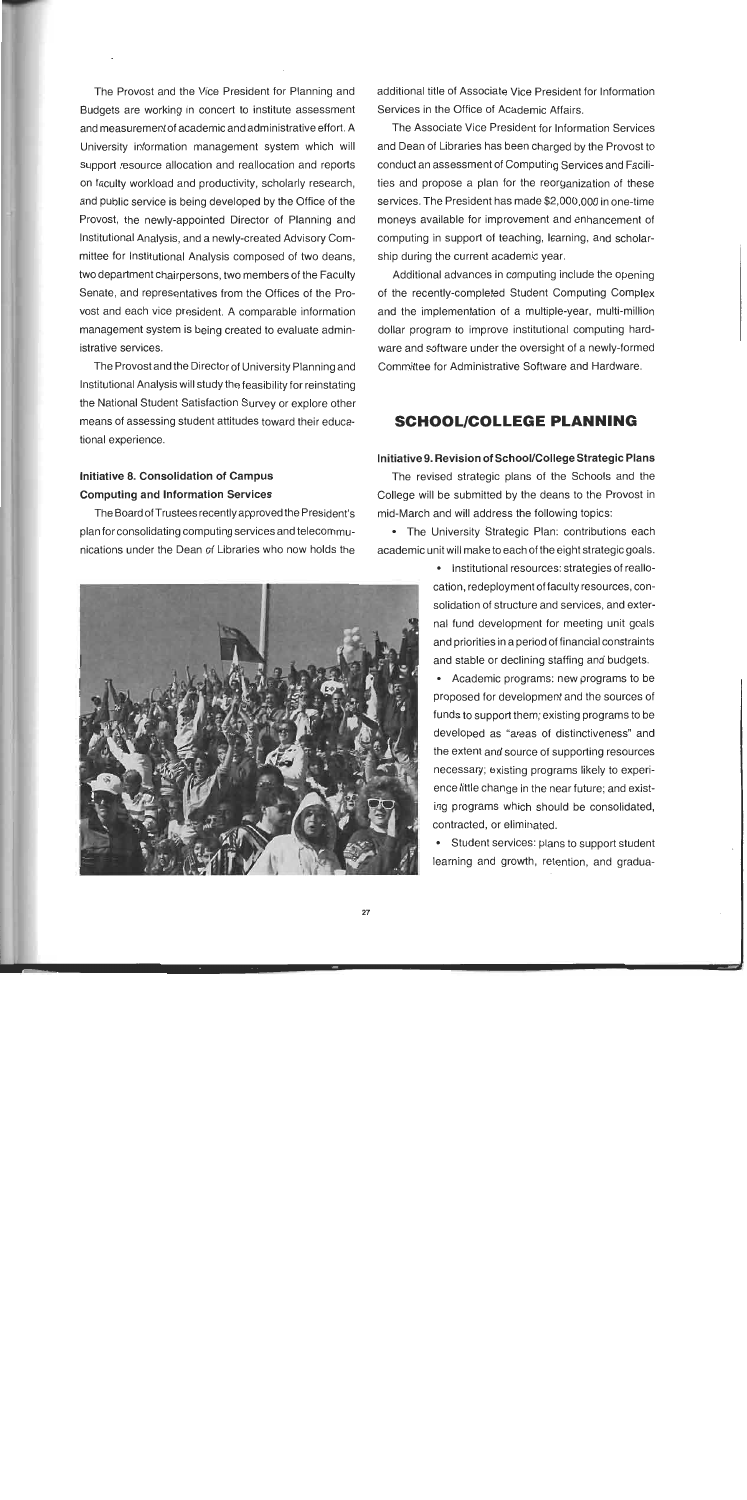tion, particularly the enhancement of the first year.experience, the improvement of academic advising, and the assessment of student learning.

• Faculty development: plans for supporting faculty growth and development in teaching, scholarship, and public service.

Following the Provost's review of the School/College plans and their discussion by the vice presidents and the Deans' Council, the deans will develop priorities for implementation of the plans in the 1994-95 academic year.

## **ACADEMIC SUPPORT INITIATIVES**

 $\mathcal{A}$ her initiatives which complement and support implementation of the strategic goals are the responsibility of vice presidents and their staffs who report the following initiatives and actions currently under development or under way:

## lnitiative **10.** lnstitutional Marketing and Image Promotion

A coordinated lnstitutional Development Plan is being designed with faculty, administrative, and student partici-

pation to promote and market the University. Particular emphasis will be placed upon adopting a coherent plan to sustain this effort across a number of constituencies including potential students, alumni, friends, parents, opinion leaders, news sources, and coordinating and legislative bodies.

## Initiative 11. lnstitutional Resource Development

Financial Planning: Vice Presidents for Business Affairs, University Advancement, and Planning and Budgets. Financial planning models using national university benchmarks are being identified and are currently being utilized to support a soundly managed economic future for the University. Faculty, alumni, students, and friends will be engaged in this important process of analysis to ensure their understanding and support of efforts necessary to provide for the financial future.

Fund Development: Vice President for University Advancement. The Indiana State University Foundation Board has adopted a plan which revises its mission, its articles of incorporation, and its bylaws to enhance the Foundation's generation of funds from private sources in support of the University. Increases in annual giving, capital giving, and planned/deferred giving programs will sustain existing academic programs, allow for the establishment of new programs consistent with the mission of the University, support student scholarships, and upgrade academic equipment and facilities.

#### Initiative **12.** Student Life and Residential Life Plan

It is essential to the enrollment, academic, and financial futures of the University to maintain the most attractive and needs-based residential climate. The Division of Student Affairs has initiated a broad spectrum of activities which seek to address the physical condition of the residence halls, enhance personal safety on the campus, augment

![](_page_28_Picture_14.jpeg)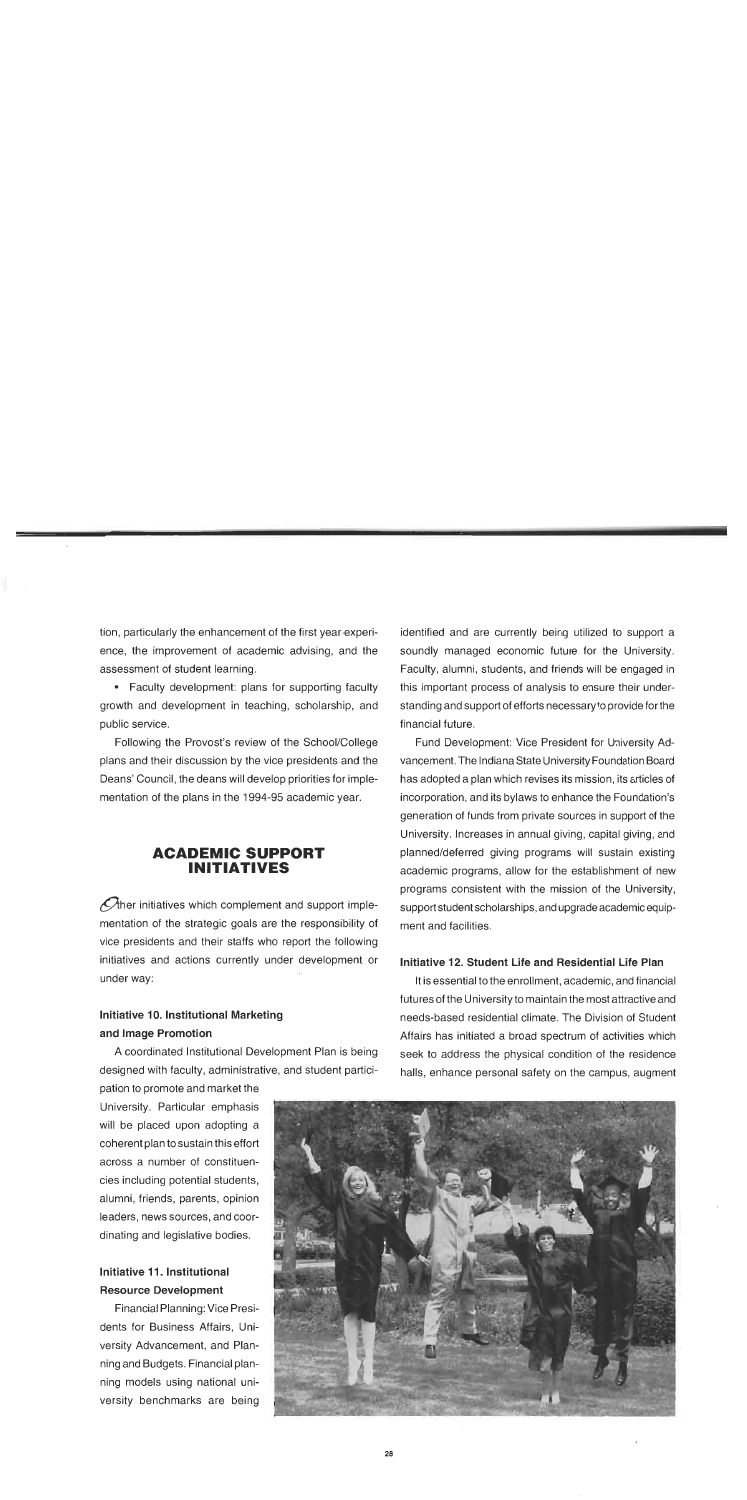student health and career services, expand connections between the classroom and student campus organizations, and enhance student programming in the Student Union, Student Life, and Residential Life.

A long-range Residential Life Facilities Plan is being developed to identify programmatic and facility needs and directions of campus housing over the next 20 years. An architectural firm has been selected to provide analysis and technical expertise for potential renovation and facility development projects.

An escort program has been developed and implemented by the Office of Safety and Security to enhance personal safety on the campus.

A study is underway to examine the option of contracting for all student health services. The inclusion of faculty and staff in the health promotion program is being examined.

The Career Center is coordinating on- and off-campus employment opportunities for students, expanding co-op and internship experiences for students, integrating student employment with student career development, and addressing career development issues in the classrooms of various academic departments.

Programming initiatives under way in Student Life, Residential Life, the Student Union Board, the Afro-American Cultural Center, Women's Resource Center, and International Student Services include cooperative participation with the General Education in Action Committee, involvement in the First-Year Student Experience Committee, and the development of programs to: encourage faculty and student interaction in the residence halls, integrate academic and social experiences in Student Life and the Student Union, address issues of multiculturalism and diversity on campus and in the society, and expand involvement of international and commuter students in campus life.

Community initiatives include the delivery of programs to public schools and agencies by Student Health Promotion and Peer Health Facilitators, and the providing of leadership training, programs, and workshops to regional public schools and agencies by students of the Leadership Task Force.

The Office of International Student Services is exploring ways and means of intensifying recruitment of additional international students and developing expanding fund raising development and alumni relations with international graduates of the University.

Student Life is developing plans for revising the student conduct system to expand the use of educational sanctions and community service.

Intercollegiate Athletics has instituted plans for compliance with gender equity requirements in athletics.

#### **Initiative 13. Facilities Master Plan Revision**

The University Facilities Master Plan, adopted by the Board of Trustees in 1986, is now being reviewed and updated to address the needs of the University into the next century. Phase II of the plan is guided by the following goals:

To facilitate and enhance the academic mission of the University. Academic functions will be centrally located on campus. New buildings to meet current and developing programs will be identified. Remote campus locations will be evaluated to ensure accommodation of academic programs, continuing education, professional development activities, and economic advancement programs.

To improve the physical ambiance and quality of campus life. Pedestrian linkages among campus functions will be emphasized. Campus traffic patterns will be altered to reduce the impact of automobiles by closing selected streets and placing parking on the perimeter. Campus accessibility and safety in compliance with federal and state regulations will be improved. Recreation and athletic facilities will be developed on the perimeter of the campus.

To establish stronger lines of physical integrity and cohesiveness of the campus. Planning will identify the most efficient use of existing buildings. Existing buildings which are outdated or economically unadaptable to future program needs will be razed. Use patterns which enhance natural affinities among academic, administrative, and student activities will be reinforced. Existing boundaries of the main campus will receive continuing assessment to determine long-range land needs.

To strengthen the student sense of campus culture and community. Residence hall facilities will be updated to enhance the residential nature of the campus. (See Academic Support Initiative on page 28.)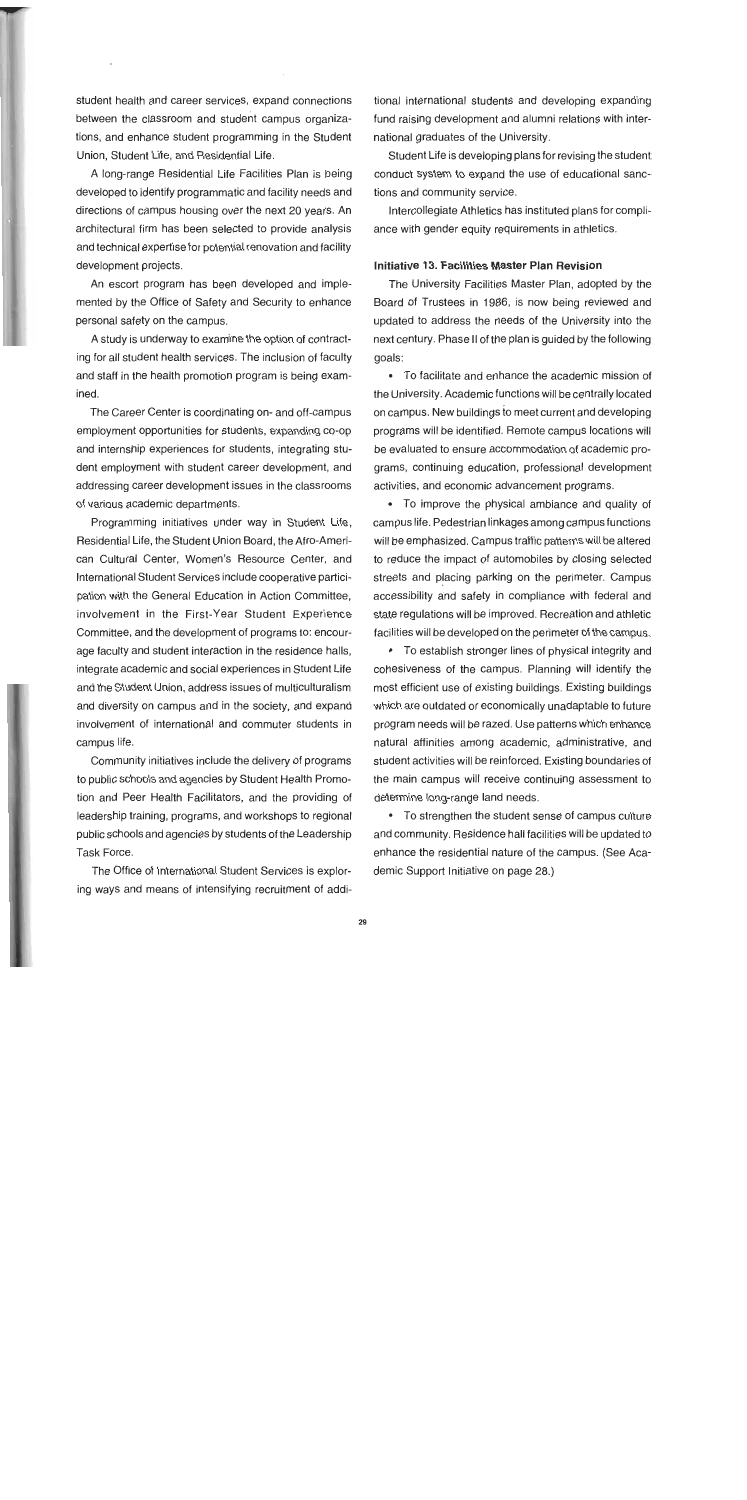• To enhance the internal and external aesthetics and • To contain university costs. ambiance of the campus. Art and records of the University's • To recognize individuals who contribute to quality history will be selected and displayed throughout the functioning of the University. campus. The Task Force has broad representation from the

dations for facilities improvements from academic and technical services, administrative services, financial seradministrative units and will be reviewed and revised on a vices, and human resources. It will design a system to regular basis in the future by appropriate university groups routinely monitor, measure, and identify savings which to ensure it complements the other planning processes of may be reallocated to more pressing academic and adminthe University. **istrative needs of the University.** istrative needs of the University.

## **Initiative 14. lmprovement of the Effectiveness and Efficiency of University Operations**

To encourage the most prudent use of scarce University resources and to improve University services, an Administrative Cost Review, Quality Analysis and Continu-<br>The Strategic Plan will receive campus review, evaluaous Improvement Task Force has been created. The goals tion of progress achieved on the goals and initiatives, and

- 
- To increase administrative productivity.

When completed, Phase II will incorporate recommen- campus and will focus on facilities, utilities, craft services,

### **FUTURE REVIEW AND EVALUATION OF THE STRATEGIC PLAN**

of the Task Force are: modification as circumstances warrant during the even-To enhance services to students. numbered years of each biennium.